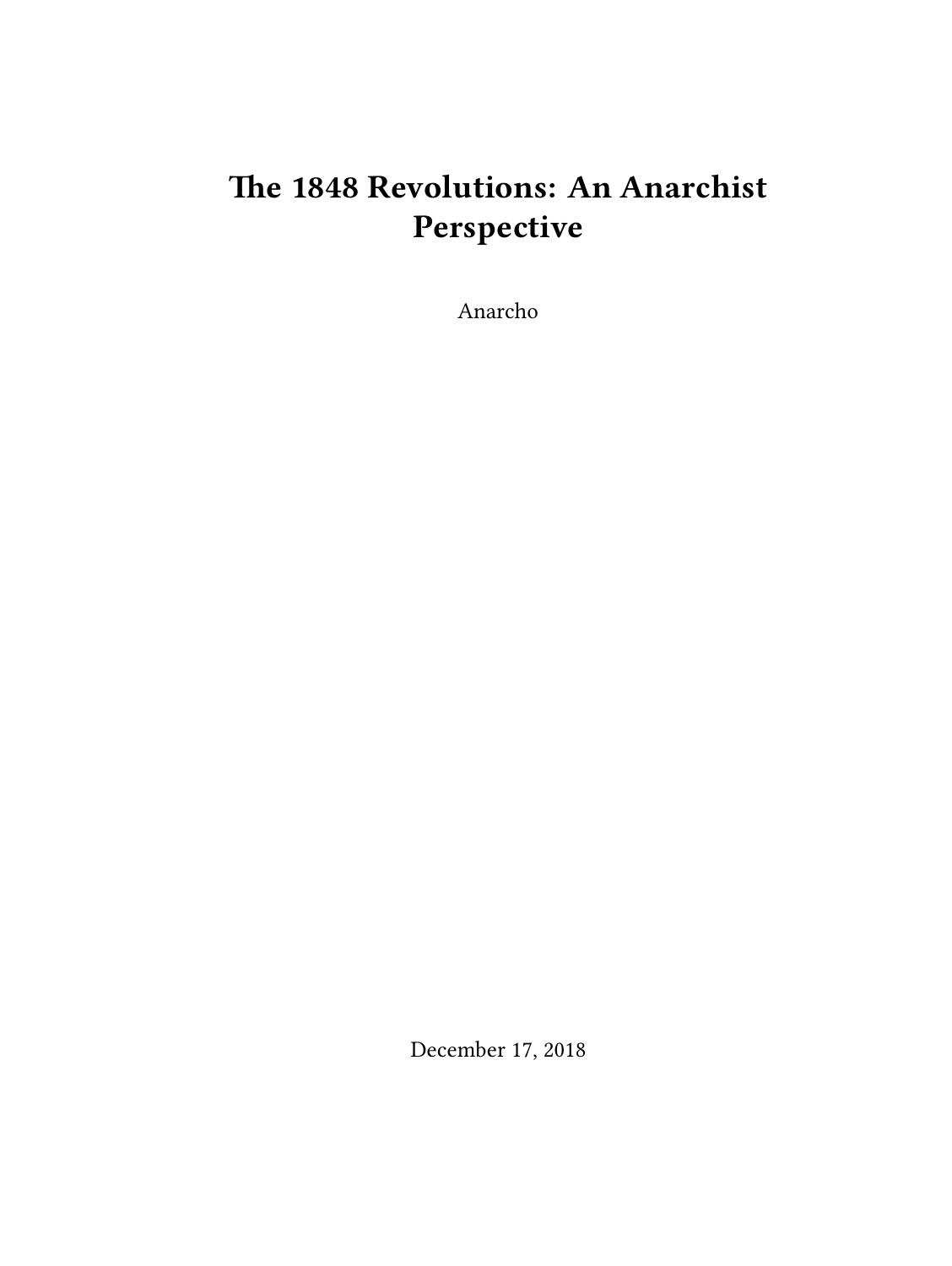# **Contents**

| Introduction                                                                                                | 4  |
|-------------------------------------------------------------------------------------------------------------|----|
| Context                                                                                                     | 5  |
|                                                                                                             | 5  |
|                                                                                                             | 5  |
| The February Revolution in France                                                                           | 7  |
| At the time                                                                                                 | 11 |
|                                                                                                             | 11 |
|                                                                                                             | 12 |
|                                                                                                             | 12 |
| "Revolution from Below"                                                                                     | 13 |
| Looking to the future $\ldots \ldots \ldots \ldots \ldots \ldots \ldots \ldots \ldots \ldots \ldots \ldots$ | 13 |
| "That a new society be founded in the heart of the old society" $\dots \dots \dots$                         | 14 |
|                                                                                                             | 15 |
|                                                                                                             | 16 |
|                                                                                                             | 16 |
|                                                                                                             | 17 |
|                                                                                                             | 18 |
| <b>Libertarian Lessons Learnt</b>                                                                           | 22 |
|                                                                                                             | 22 |
|                                                                                                             | 23 |
| Conclusions                                                                                                 | 24 |
| <b>Bibliography</b>                                                                                         | 26 |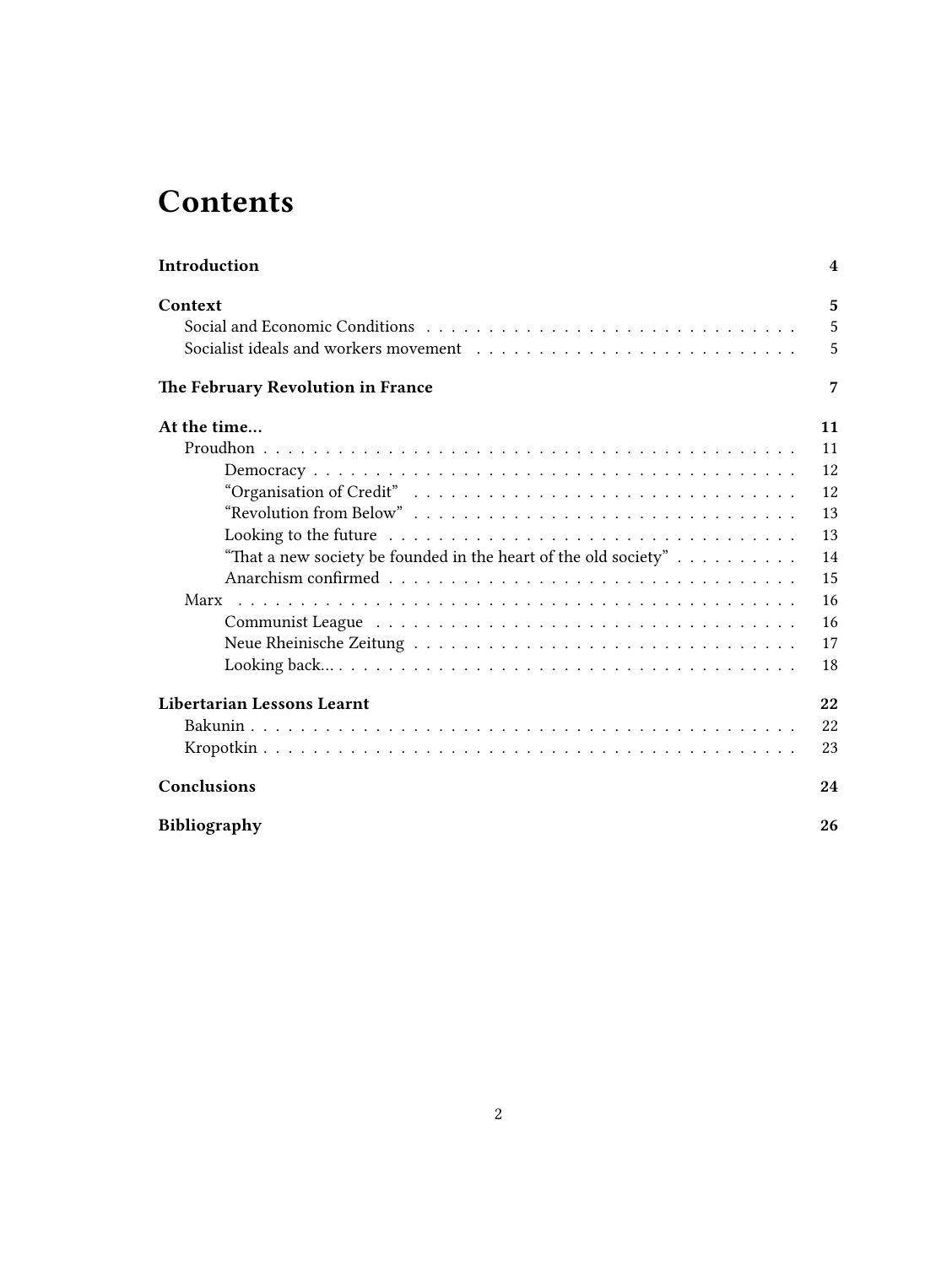This is a write-up of a talk I gave at the Sparrow's Nest Archive in Nottingham on 23 June 2018. The talk was advertised by the following text:

The Revolutions of 1848 remain the most widespread revolutionary wave in European history. While remembered as essentially liberal in nature, aiming at ending the old monarchical regimes they were also note-worthy for the advent of the industrial working class as a factor in social struggle. So as well as political change, the social question was raised while the events of 1848 shaped the ideas of Marx and Proudhon. So on their 170<sup>th</sup> anniversary, we look at the 1848 revolutions and their lessons for today.

This text is based on my notes and so does not quite cover what was said on the day – it is more like what I wanted to say. However, the basic points are the same and are of wider interest. Given how crucial 1848 was in the development of the thought of Marx and Proudhon – both active participants – and so Marxism and Anarchism, it is surprising how little there is on it from a libertarian perspective. Hopefully this will go some way to address this situation and give lessons to today's rebels.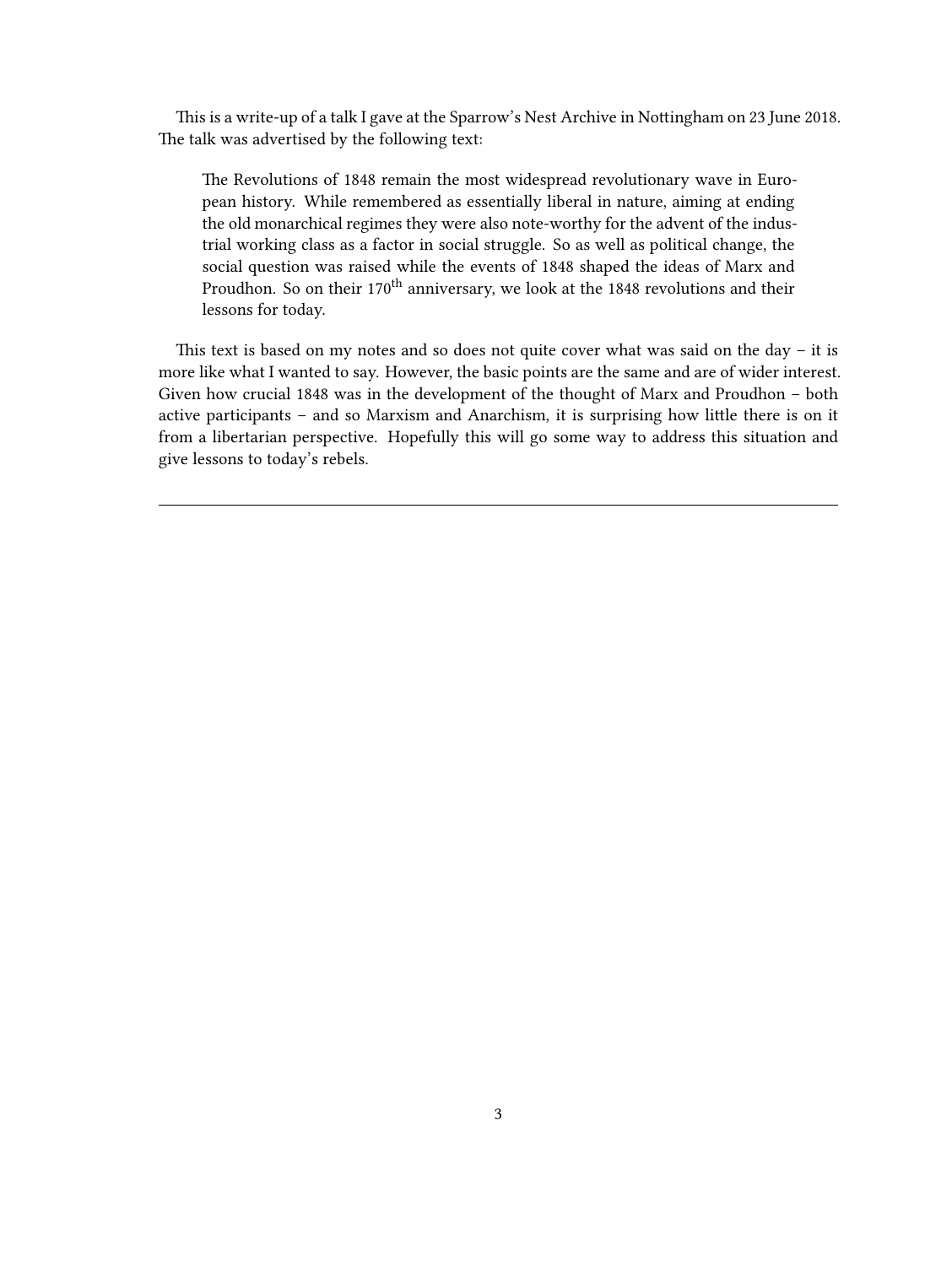# <span id="page-3-0"></span>**Introduction**

1848 was a year of revolutions.

On 12 January 1848, Palermo rebelled against Ferdinand of Naples. This proved to be a prelude to a whole series of revolutions across Europe. France saw the overthrow of the monarchy in February, which in turn set off a wave of revolt. Indeed, it may be easier to say where in Europe was not affected by revolution, with echoes even in Britain.

All experienced a similar fate, namely defeat by counter-revolution. So, for example, Ferdinand became known as "King Bomba" for the bombardment of the rebel city of Messina for eight hours after its defenders had already surrendered, killing many civilians.

Needless to say, I cannot cover everything or everywhere, so I will concentrate on events in France as these are the most famous and most socialist. For it was here that the social question was explicitly raised, as Proudhon later noted the "question was no longer between monarchy and democracy, but between labour and capital."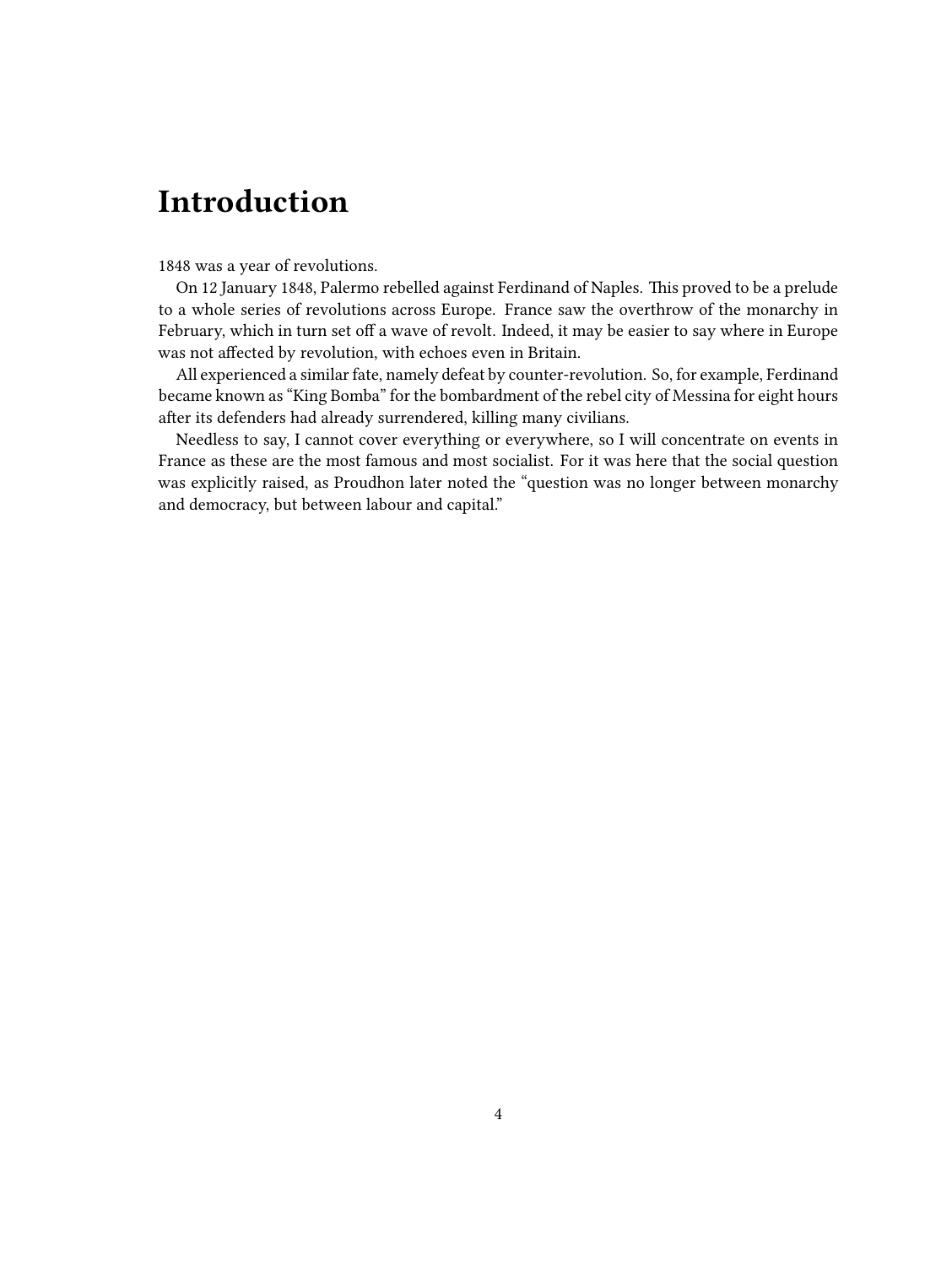# <span id="page-4-0"></span>**Context**

No revolution takes place in isolation, it is influenced by both objective circumstances and ideas. Both interact, both are important. After all, objective circumstances shape ideas and actions while ideas lead to specific decisions, impacting on objective circumstances – for good or bad. So before discussing events in France, I have to sketch the social and ideological context.

### <span id="page-4-1"></span>**Social and Economic Conditions**

France in 1848, like all continental Europe, was predominantly agricultural and the bulk of the working population were peasants. Industry was predominantly artisan in nature, with little in terms of industry and so an industrial proletariat. So, for example, in Paris small industry predominated with around 7,000 *patrons* with more than 10 workers while 32,000 people worked alone or with a single worker.

Links between towns and cities were rudimental, with some railways but no actual national network. Machinery was being introduced, causing unemployment amongst the artisans. 1846 saw a financial crisis and bad harvests, which developed into an economic depression the following year.

Alongside these economic changes, there were rising demands for political reform within the bourgeoisie. Since 1830, the big bourgeoisie ruled under a constitutional monarchy (the July Monarchy). Suffrage was limited to males who paid 200 francs or more in taxes, resulting in voters numbering 250,000 out of a population of 9 million. Unsurprisingly, the regime was viewed as corrupt and was generally despised.

## <span id="page-4-2"></span>**Socialist ideals and workers movement**

As in Britain, the rise of industry also saw the rise of socialist ideas and a labour movement. This saw the transformed working class increasingly called the "proletariat" by most socialists at the time, but it must be stressed that this was in a pre-Marxist way as industry was not widespread (even if its impact – particularly via competition with Britain – was).

As social conditions changed, so did ideas. *Associationism* started to grow within the working class alongside strikes and unions, both were illegal and so many "mutual aid" groupings were also "resistance societies." Yet workers did more than just survive or resist, they hoped for a better future. Faced with the rise of wage-labour, the idea of Associationism – co-operation – was raised by the workers themselves in 1830 as alternative (first by printers, then by other groups of workers). This was reflected in many works, including early feminist Flora Tristan's *The Workers' Union* (1843) as well as in practice, such as the "mutualist" societies of the militant artisans of Lyons.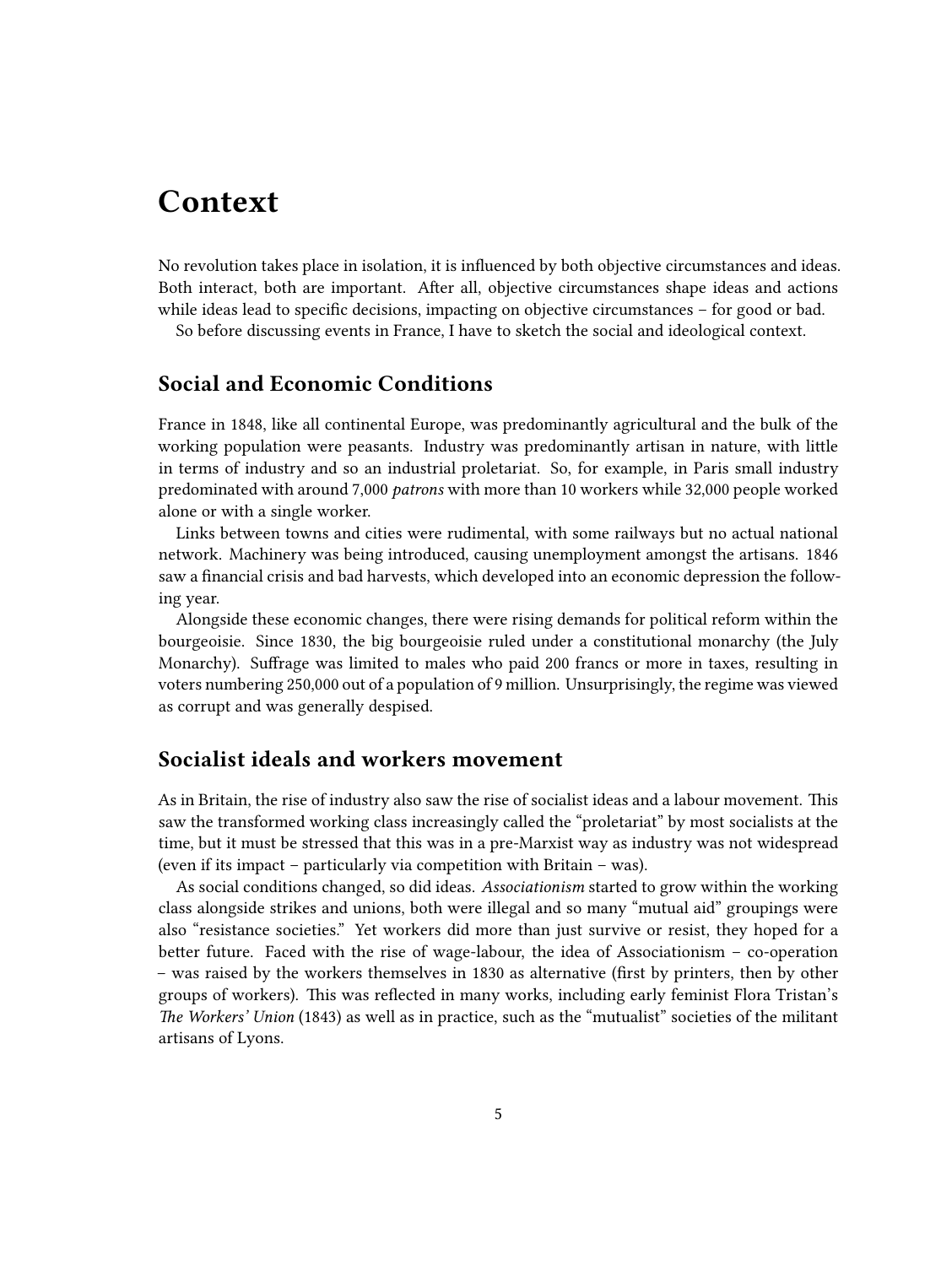As in Britain, what was latter termed *Utopian Socialism* arose during the 1820s and 1830s. This was focused around a few critics of current society (notably Fourier and Saint-Simon) who urged the creation of ideal communities to present an example the rest of society would follow. These thinkers were influential but fundamentally authoritarian in both tactics and aims. The followers of Fourier and Saint-Simon participated in the revolution, along with Cabet and his Icarians – named after his famous utopian novel *Voyage to Icaria* (1840).

Then there were the *Insurrectionists* (Blanqui and Barbès) who aimed at the seizure of power by *coup de main*, followed by the "dictatorship of proletariat" as rule of insurrectionists.

The most influential at the time were the *Jacobin-Socialists*, which combined French Republicanism with a programme of state-aid to workers associations. As expounded by Louis Blanc in his *Organisation of Labour* (1839), competition from these workers association – social workshops (*ateliers sociaux*) – would drive private industry out of business, eventually replacing competition with state planning. However, as a reformist he saw this as benefiting all classes and so all classes – as citizens of the republic – would be involved in the organisation of labour.

Finally, there was *Mutualist-Anarchism* as advocated by Pierre-Joseph Proudhon (he picked up the term *mutualist* while staying in Lyons in the early 1840s). Unlike the other socialist thinkers, he was working class (forced to leave school to become a printer by trade). Proudhon is essentially a critic of the current system, with alternatives sketched in passing in such works as *What is Property?* (Three memoirs – 1840, 1841 and 1842) and *System of Economic Contradictions* (1848). He opposed both capitalism and what he termed "Community," namely the visions of the utopian socialists. Instead, he advocated "universal association" – a form of market socialism based on workers control of production. Likewise, he opposed Blanc's ideas as well as what passed at the time for "communism" (rightly so, as Kropotkin later said). In spite of invoking the term "revolution" all the time, he was fundamentally a reformist and saw the organisation of credit as the means to the organisation of labour (i.e., a federated system of workers' producer, credit and consumer co-operatives)

So by 1848 there were both a workers' movement and socialist ideas: authoritarian and libertarian, revolutionary and reformist. This meant that any revolution would inevitably bring these aspirations into conflict with existing system. This was expressed during 1848 between the Republic and what radicals called the "Social and Democratic Republic" (*la République démocratique et sociale*), between a political (bourgeois) revolution and a social revolution.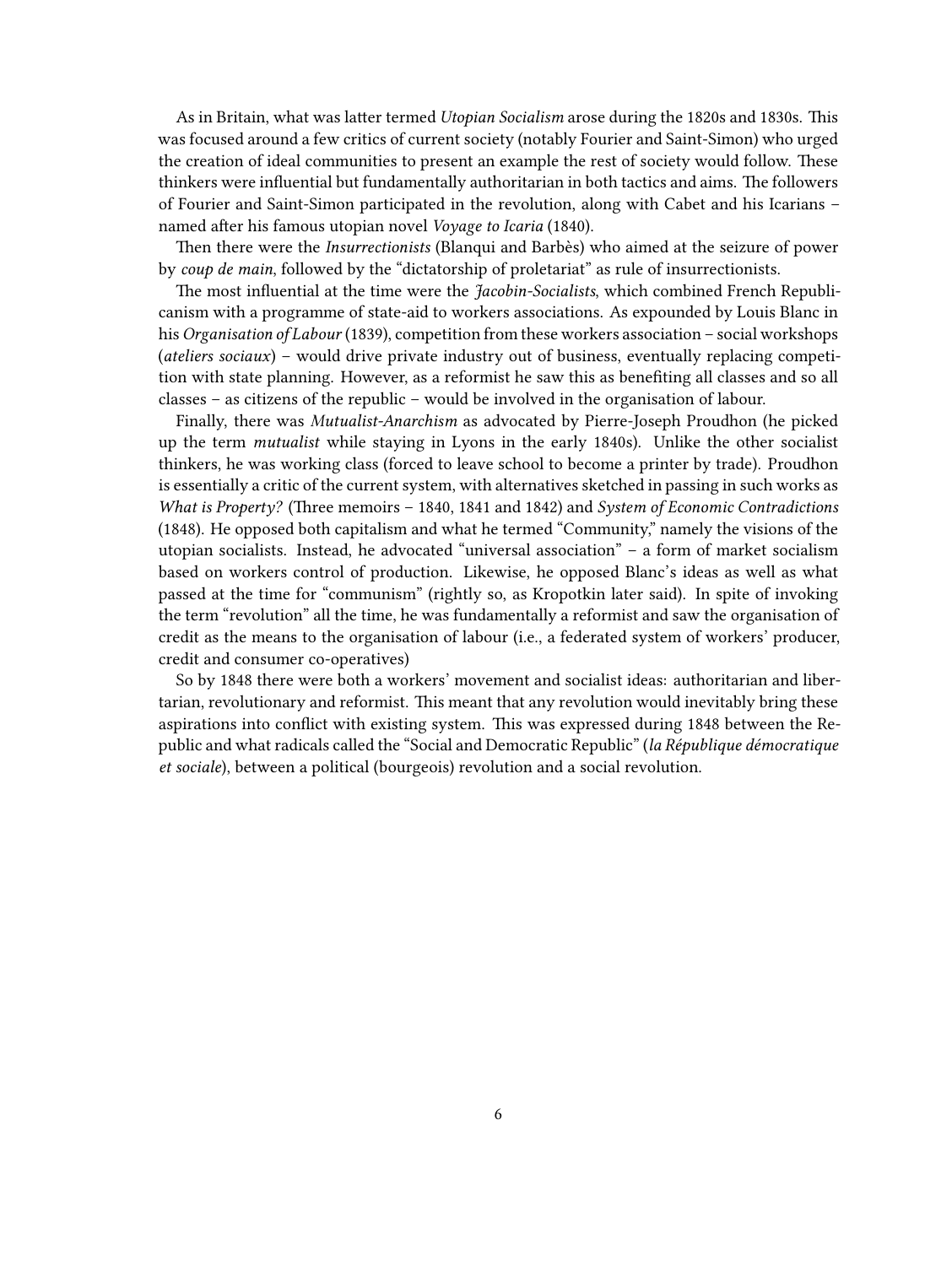## <span id="page-6-0"></span>**The February Revolution in France**

Obviously I cannot cover everything which happened in France in 1848 and after, so by necessity I will concentrate on key events.

In the months preceding the February Revolution, moderate liberals organised "banquets" to call for an extension of the suffrage in order to get around the 1835 Act prohibiting public assemblies. On *21 February*, a political banquet in Paris was outlawed by the French government and the following day saw protests, marches and barricades. Troops were mobilised and fighting breaks out. On *23 February*, troops open fire on a march and kill 52 people.

Then, on *24 February*, Paris sees more barricades built and crowds converge on the royal palace from all directions. The King reviews the National Guard (a bourgeois militia), who mock him and call for his abdication. Recognising the obvious and seeing he cannot rely on the armed forces, the King abdicates. A crowd invades the Parliament chamber and a Provisional Government is created by acclamation. Popular pressure ensures that a republic is proclaimed and that two well-known socialists (Louis Blanc and Albert) are included in the new government – although as "secretaries" and not ministers.

So began the Second Republic.

The next day, *25 February*, saw a march demanding, amongst other things, the replacing of the tricolour with Red Flag as the emblem of France (Proudhon at the time states "the red flag is the sign of a revolution that will be the last, " it is "the federal standard of humanity"). Alphonse de Lamartine, Minister of Foreign Affairs but effectively chair of the government, successfully argues against this in front of the crowd.

A petition for the "organisation of labour" is presented later that day to the Provisional Government when, at half-twelve, a worker enters the council chamber, petition and gun in hand, and simply says the "organisation of labour… within the hour," before gesturing to the crowd outside. Louis Blanc quickly writes the "Right to work" degree:

"The provisional government of the French Republic undertakes to guarantee the existence of the workers by labour. It undertakes to guarantee work for every citizen. It recognises that workers must associate with each other in order to enjoy the benefit of their labour."

The worker replies that there is now "three months of misery at the disposal of the Republic." The "Right to work" becomes the focus for the struggle between political and social revolution.

The National Workshops (*Ateliers Nationaux*) are decreed the next day. These, however, are organised by bourgeois republicans in the Ministry of Public Works and cleverly named to give a superficial air of being embedded within Republican institutions (like the "National Guard", the "National Assembly", etc.). The name also linked them to Blanc's "social workshops" but, in reality, they were more like the traditional "charity workshops" (*ateliers de charité*) established by previous governments in times of economic distress. Soon 120,000 workers were in these state-run, military-like make-work schemes.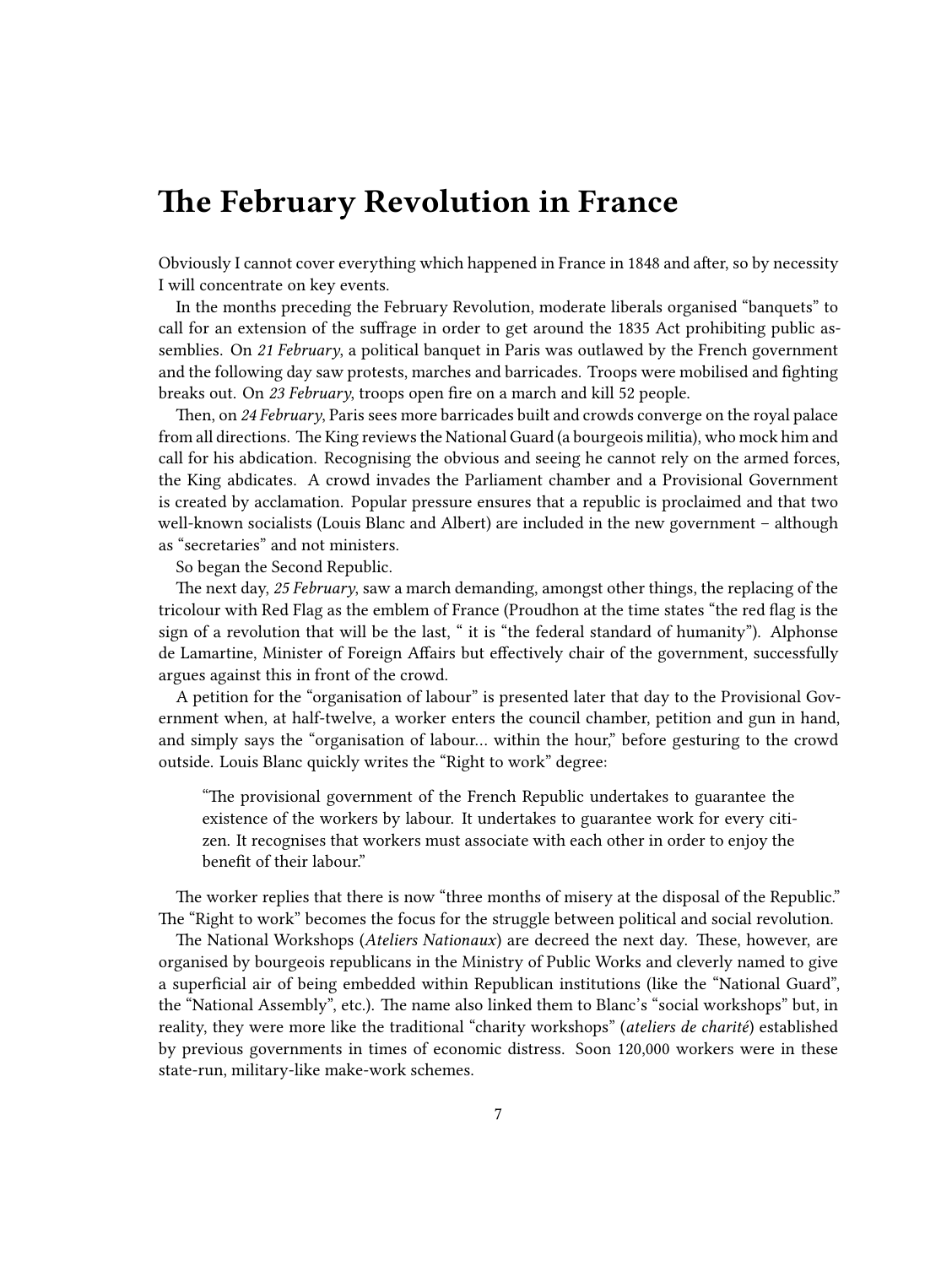The *26 February* also sees laws restricting freedom of association repealed and as a result clubs start to form. These are political associations based on mass meetings, soon there are over 200 in the Paris area, with 100,000 members. Workers associations (called "corporations") become increasingly active, conducting strikes and forming co-operatives. Significantly, the Provisional Government also decrees on the creation of the Mobile Guard to give itself some reliable armed forces.

On the *28 February* there is a mass demonstration for the creation of a "Ministry of Labour." This is initially refused by the Provisional Government, but after Blanc and Albert threaten to resign the Luxembourg Commission is announced as compromise. This would be an advisory body – a "Government Commission for Labour" – and located where the "Chamber of Peers" sat in previous regime, the Luxembourg Palace. As with the naming of the National Workshops, this gave a false impression, namely that the new commission would play a similar role in the new Republic as the previous second chamber did under the July Monarchy.

The Luxembourg Commission begins its deliberations on *1 March*, with 200 deputies elected from various corporations (this later rises to 700). However, bosses (*Patrons*) are also elected – 231 representing 77 trades. This, though, is unsurprising, as Blanc was an advocate of class cooperation. As well as discussing the "social question" and the organisation of labour, it is also involved in resolving strikes, creating trade regulations, etc. It is worth noting that this is the only elected body of the republic at the time.

On *16 March*, the Provisional Government issues a decree raising direct taxes on property to 45%, aiming to secure the republic's finances. This, called the "45 centimes," alienates peasants and other small property owners from the republic.

The following day, *17 March*, there is a mass march of 200,000 in Paris demanding that the planned elections are postponed from the 9<sup>th</sup> of April to 31<sup>st</sup> of May in order to give more time for electioneering in rural areas, that the elections in the National Guard was likewise postponed and that all troops are removed from Paris. Blanc supports the postponement, arguing the need "to act upon the French nation, that nation […] prompt to obey the impulses coming from authority [...] placed a luminous beacon on the summit of society which would have lit it up [...] should have been summoned to the ballot-box, they would completed their education." However, he convinces the marchers to let the Provisional Government decide in its own time – so prompting a protester to say to his face that "So you're a traitor, you too."

The National Guard elections are postponed to 5<sup>th</sup> April and the general election to the 23<sup>rd</sup>, although the lasting impact of the huge demonstration was to scare the bourgeoisie.

Another march of 20,000 takes place on *16 April* to give the government a petition asking for social reforms and to hand over a "patriotic donation." While peaceful, rumours had circulated beforehand that an insurrection is planned. The allows the government, in the form of Ledru-Rollin (formerly a radical, now a politician) to proclaim a state of siege. The marchers face some 50,000 armed National Guards, who take the opportunity to intimidate them and so the wider population, while the petition is received by the deputy mayor of Paris rather than the Provisional Government. The march is used as excuse to bring troops to Paris.

Elections based on universal male suffrage take place on *23 April*, with the peasantry making up 84% of the new electorate. The election results in a majority Conservative Assembly, with less than 10% of deputies radicals. A new conservative Government is formed on *4 May*: it and its supporters are called "the Party of Order." With the elections over, club membership starts to fall as these were primarily political forums.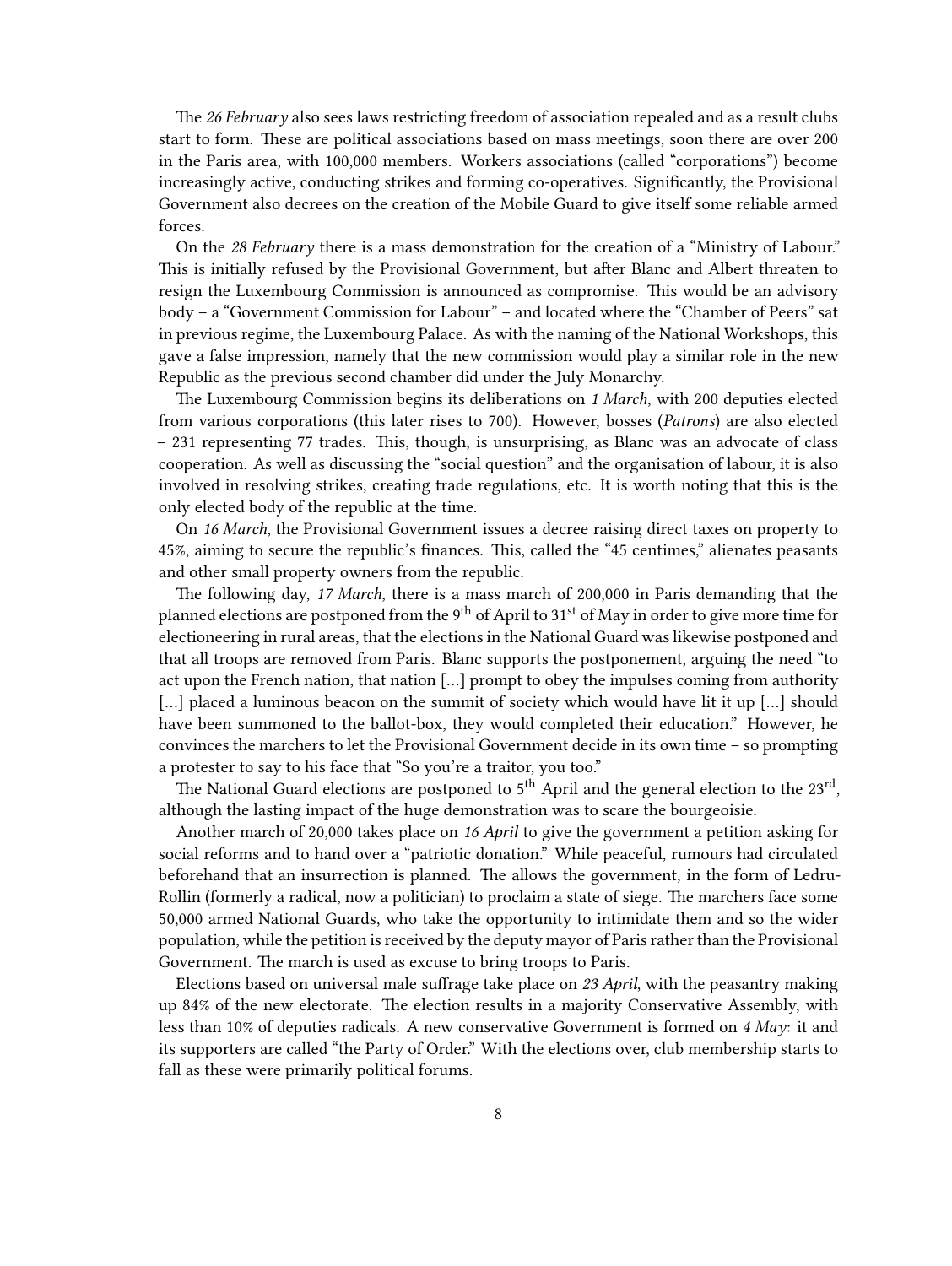On *15 May* another march of around 10–20,000 people demand that Russia and Prussia recognise Polish independence – and for France to declare war on them if they do not – as well as a Ministry of Labour and Progress, a policy of Louis Blanc which had been rejected Assembly five days previously. When a delegation of twenty-five are allowed to enter chamber, the mass rush in when doors were opened. Then comes a call for seizing the Paris Town Hall, although this abortive and confused insurrection is quickly stopped by arrests.

The Assembly passes various repressive laws as a result of the invasion of the chamber, including against the clubs (which are no longer allowed to use public buildings) and the Luxembourg Commission is disbanded. The latter, however, continues in reduced form, independently of the State.

On *26 May*, Emile Thomas, the director of the National Workshops, is arrested and "reassigned" to another city due to his opposition to government plans for them. Then, on *23 June*, the government announces their closure and the flowing day sees over a thousand barricades start to be raised across Paris. The revolt itself is spontaneous, with little or no co-ordination between barricades. Troops are called out and fighting begins. General Cavaignac declared dictator of the state of siege and uses 40,000 troops – Army, Mobile Guard, National Guard – against the insurgents, resulting in 4–5,000 dead during the fighting and around 3,000 shot after surrender. Over 11,000 are arrested, with 4,000 deported to Algeria.

The revolt and its barbaric suppression become known as "the June Days."

The state of siege under Cavaignac lasts until *29 October*. A new Constitution is passed on *4 November*, which saw the creation of a single permanent Assembly of 750 members which would elect members of a Council of State to serve for six years. The executive power is delegated to the President, who is to be elected for a single four year term by direct universal male suffrage. The President would choose ministers, with both being responsible to the Assembly.

On *10 December*, Louis Napoleon Bonaparte (nephew of Emperor Napoleon) was elected overwhelmingly – winning  $5,572,834$  votes  $(74.2\%)$ , compared with  $1,469,156$  for Cavaignac (the socialist Ledru-Rollin received 376,834, the extreme left candidate Raspail 37,106, and Lamartine received only 17,000 votes).

The forces of reaction increased during 1849. For example, *15 March* sees a law passed against workers' combinations while on *21 March* another is passed against the clubs. A demonstration of the Montagne (the extreme left of the assembly, named after the radical Jacobins of the first French Revolution) opposing French intervention against the Rome revolution takes place on *13 June* and is treated as an insurrection, leading to many arrests. The democratic socialist press is muzzled. *27 November* sees a law against strikes enacted.

The unexpected success of the democratic socialists in elections is soon followed by the National Assembly voting on *31 May 1850* to restrict the vote, disenfranchising 3.5 million working class voters – the leader of the Party of Order, Adolphe Thiers, calls these "the vile multitude."

Towards the end of 1851, Bonaparte – with his term nearing an end – desires a second term as well as more expenses. Lacking enough support in the National Assembly to amend the constitution, he organises a coup on *2 December 1851* (the same day as the coronation of his uncle as Emperor in 1804). Using as an excuse defence of the universal male suffrage that Assembly had restricted, over 70 leading politicians were arrested. The coup mostly meets with indifference, if not support, but some barricades were raised in the streets and crowds clashed with troops and police in Paris and in the provinces (there is widespread peasant revolts in south-eastern France), resulting in several hundred demonstrators killed and 27,000 arrested.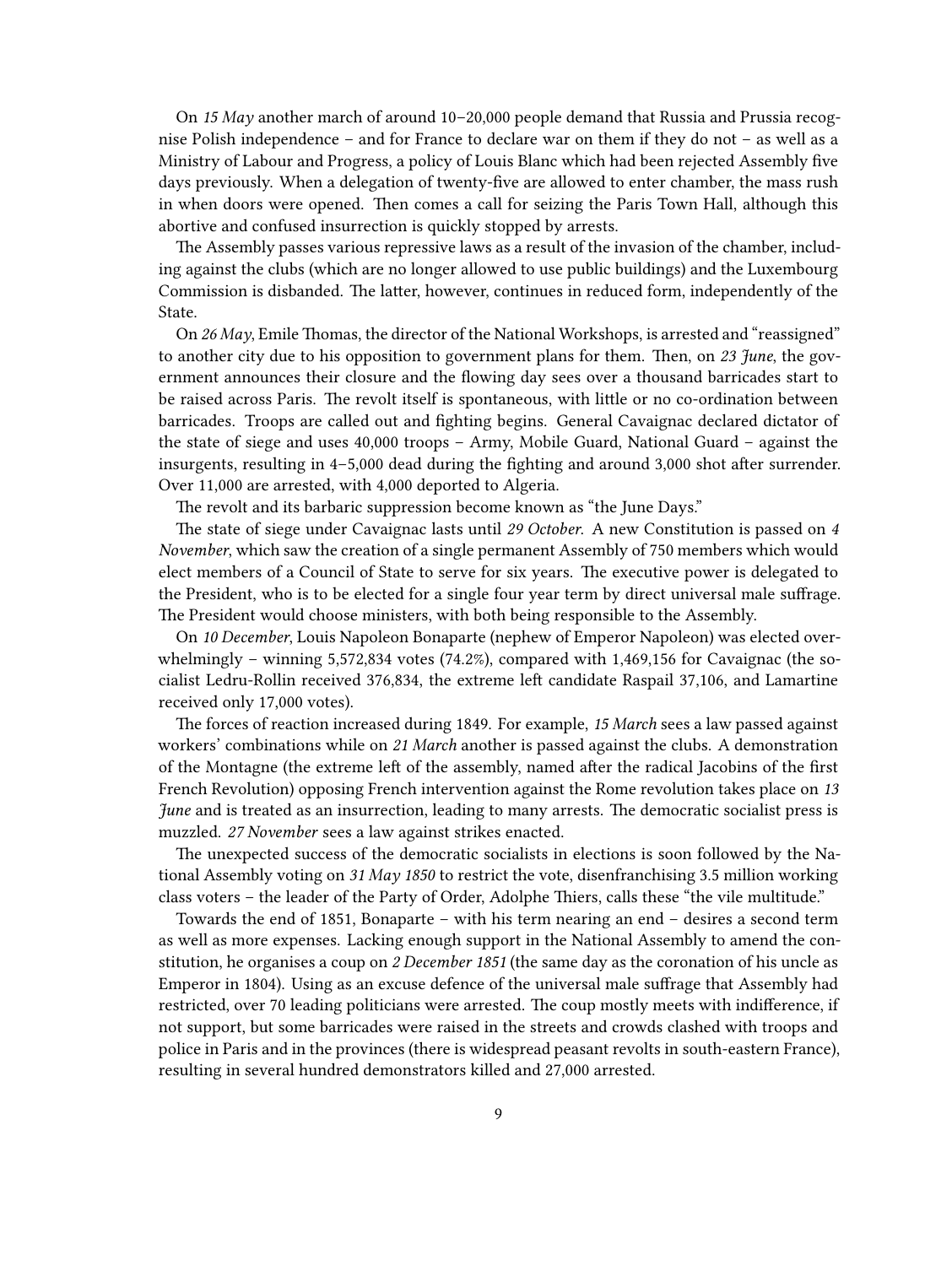Bonaparte outlines a new constitution based on the restoration of manhood suffrage but with increased Presidential powers – as well as sharply reduced assembly powers – and an increased presidential term of 10 years. While ratified by a plebiscite on *20–1 December*, this was not enough for his ambitions and after another plebiscite on *20–1 November 1852* (which saw 97% in favour, with a quarter of a million against and two million abstentions) Louis-Napoléon declares himself Napoleon III, Emperor of the French, on *2 December 1852*.

So ended the Second Republic, replaced by the Second Empire in just over 4 years.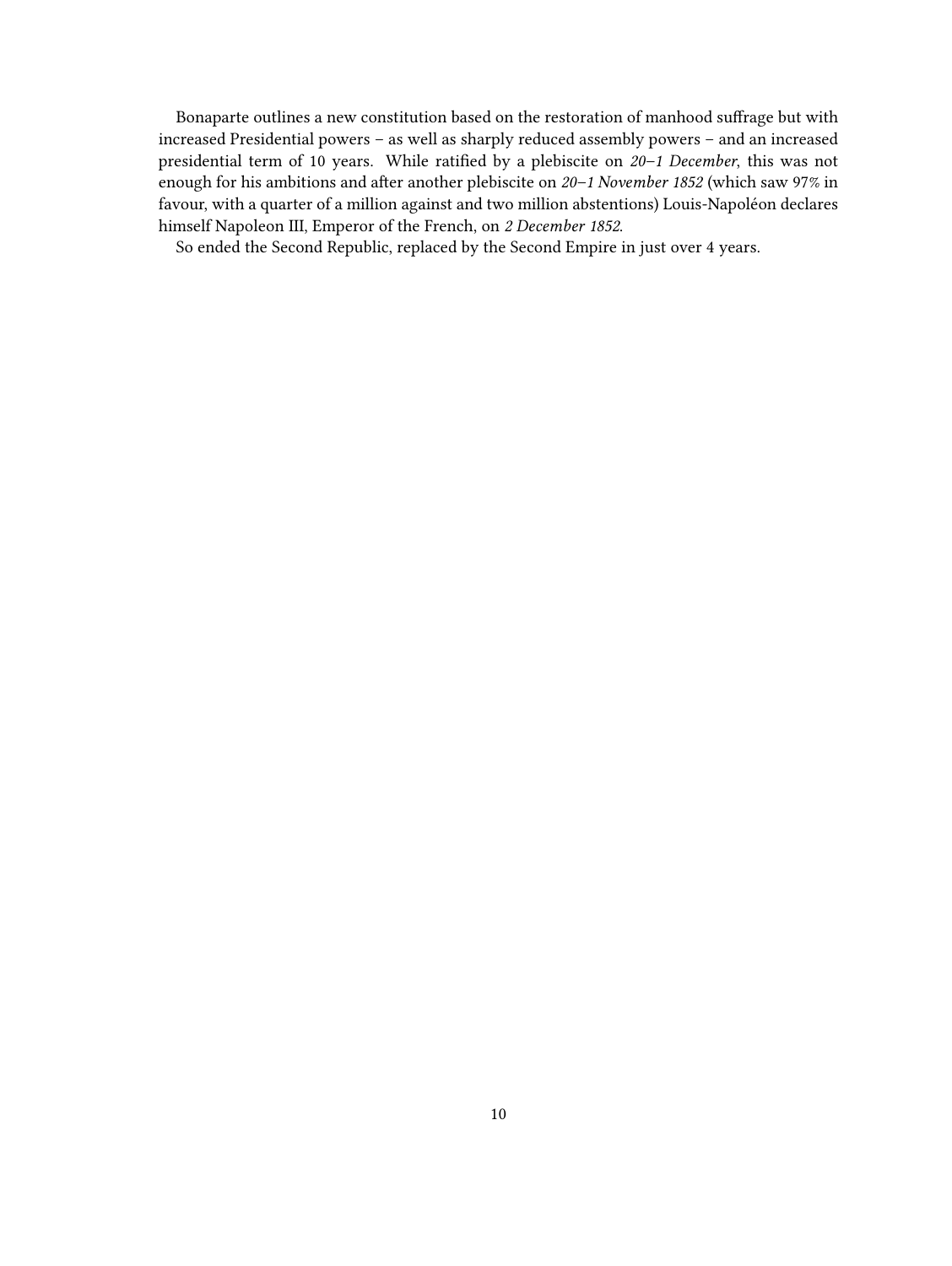# <span id="page-10-0"></span>**At the time…**

Given the sorry tale recounted above, it is unsurprising that there was not much popular support for the Second Republic by the end. The hopes of February were soon crushed – by the Second Republic it created.

The Revolutions of 1848 were notable for the numbers of socialist thinkers active within it, some as significant participants. Here, I will concentrate on two whose movements still exist – Pierre-Joseph Proudhon and Karl Marx.

I will cover their role in the revolutions of 1848, what they argued at the time and draw out lessons.

## <span id="page-10-1"></span>**Proudhon**

Pierre-Joseph Proudhon played a leading role in French events as a journalist and then as an elected politician. He did not take part in the banquets movement but in February he helped build barricades in Paris and used the skills of his trade to print one of the first posters of the revolution.

Wary of the revolt, he thought that they "have made a revolution without an idea." This he sought to provide, by means of his journalism after being urged to start a paper by printers who had just left the barricades. He produced four papers during the Revolution, all having "People" in the title and all suppressed. As well as these papers – which were daily at times, with 40–50,000 issues sold – Proudhon also wrote numerous pamphlets and articles. The theme was consistent, namely the pressing need for economic transformation:

"In future there must only be amongst men, workers, associates. Masters, workmen must disappear […] no more classes superior and inferior" (*Le Représentant du peuple*, 29 February 1848)

Rejecting his previous anti-political stance, Proudhon was elected to the National Assembly on 4 June 1848 along with, amongst others, Victor Hugo and Louis-Napoleon. There he raised socialist ideas, including after the June Days when he proclaimed that "only one of two things can happen: either property will overrule the Republic or the Republic will overrule property." In the face of victorious reaction, he proclaimed:

"When I used those pronouns *you* and *we*, it was self-evident that at that point I was identifying *myself* with the proletariat and identifying *you* with the bourgeois class"

Only one other representative voted for his proposal, the other socialists abstained. As Bakunin later noted, after the June Days there was but "a single voice, the voice of the illustrious and heroic socialist Proudhon, who alone had the courage to throw down the challenge to this rabid bourgeois herd of conservatives, liberals, and radicals."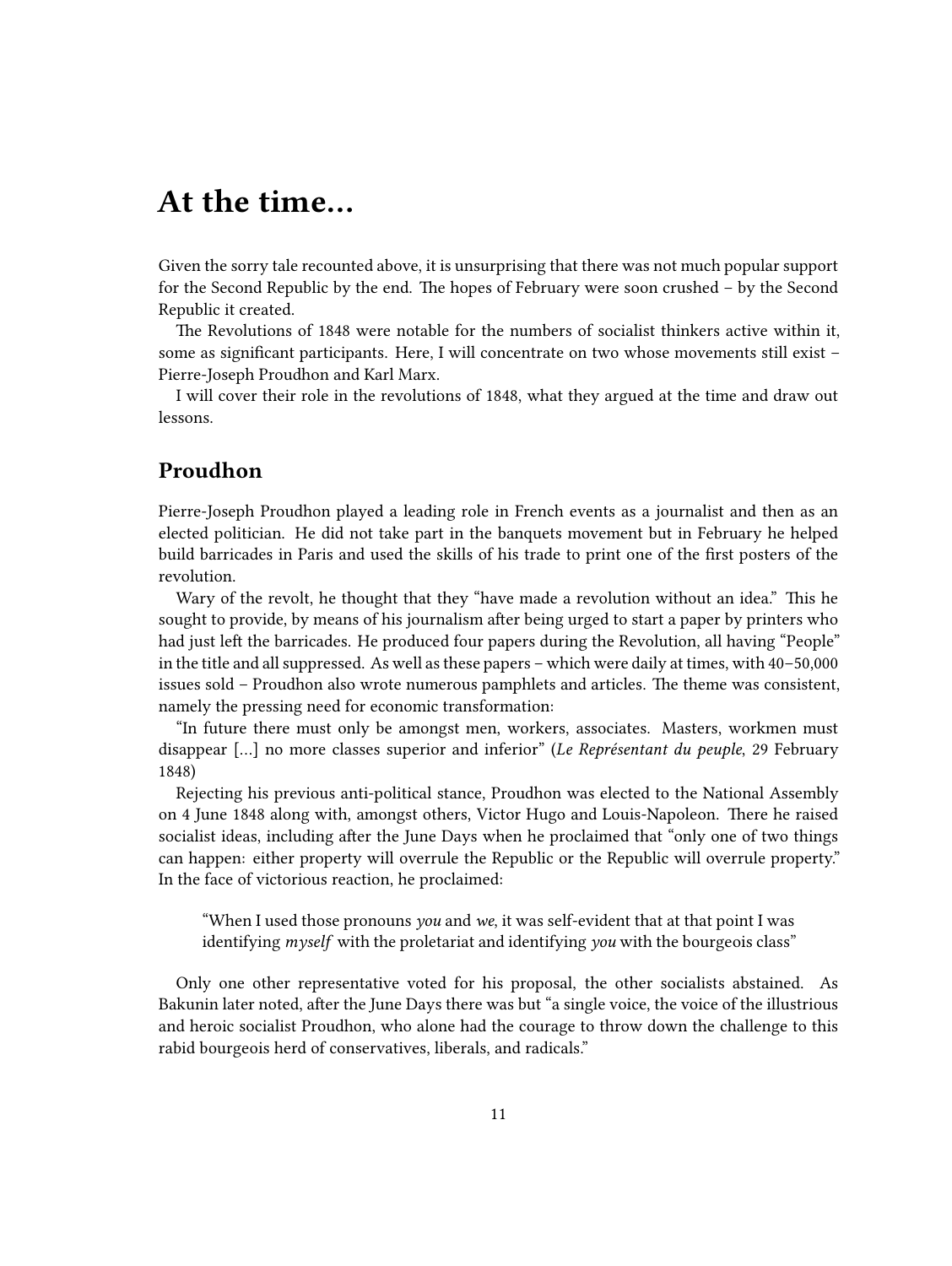Proudhon recognised danger of Louis-Napoleon early, denouncing quite accurately his pretensions of becoming Emperor. He used his publications to defend the Republic against both Conservatives and Bonaparte, recognising the weakness and isolation of the left he argued for reconciliation and moderation alongside legal resistance (he continued his long-standing opposition to insurrection). He also sought to encourage socialist economic reform by the workers themselves.

He was stripped of parliamentary immunity because of his attacks on now-President Louis-Napoleon, resulting in him beginning a three-year prison sentence in June 1849. During his imprisonment he wrote two key libertarian texts: *Confessions of a Revolutionary* and *General Idea of the Revolution*. These books, along with his extensive journalism, raised numerous ideas which would become standard libertarian themes – ideals which came from his role as both participant in, and commentator on, events.

#### <span id="page-11-0"></span>**Democracy**

Proudhon is often remembered as having proclaimed that "universal suffrage is counterrevolution." Given the events of 1848, he certainly had a point. However, context is important and he was referring to universal suffrage used to elected a government in a centralised, indivisible republic. In other words, a Jacobin or bourgeois system which would "concentrate all public powers in the hands of a single authority" and so "created despotism." This was nothing less than "the negation of the People's sovereignty" and so "democracy says that *the People reign and does not govern*, which is to deny the Revolution."

This analysis also suggested that the state was not just an instrument of class rule, it had its own oppressive and exploitative traits which existed independently of its role as enforcer of the rule of economically dominant minority classes.

For Proudhon, real democracy required a radically different system. So the "choice of talents, the imperative mandate, and permanent revocability are the most immediate and incontestable consequences of the electoral principle." More, a "truly democratic regime" required "unity *at the bottom* and its separation *at the top*" and this in turn meant the need to democratise and federate *all* aspects of life: social, economic and military ("Organised in this way the army retains its civic feelings"). This applied universally, both functionally and internationally for in a free socialist society there "will no longer be nationality, no longer fatherland […] Whatever a man's race or colour, he is really a native of the universe; he has citizen's rights everywhere."

#### <span id="page-11-1"></span>**"Organisation of Credit"**

Economic transformation was at the heart of his activity during 1848, arguing for the "organisation of credit" and creating *The Bank of the People*. He saw this as the means to achieve "the organisation of labour," which still remained the end. This was because "the organisation of labour must not emanate from the powers-that-be; it ought to be SPONTANEOUS." In other words, labour must organise *itself* rather than be organised by the State or by well-meaning intellectuals:

"Louis Blanc represents governmental socialism, revolution by power, as I represent democratic socialism, revolution by the people. An abyss exists between us."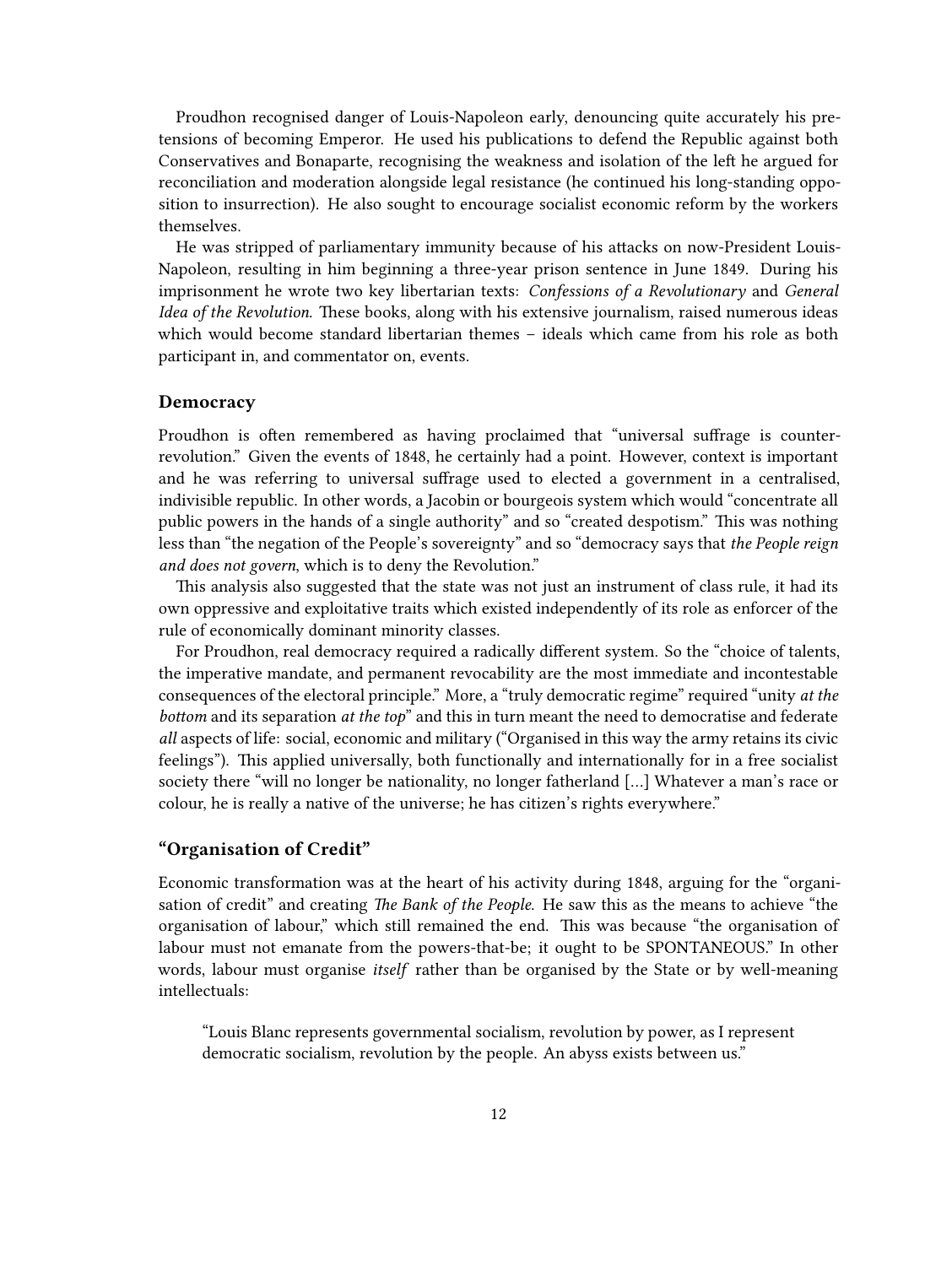Economic change cannot be left to the State which was, as he had put it in 1846, "chained to capital" and cannot be seized and reformed. Moreover, it was not up to the task anyway:

"Since I first set foot on this parliamentary Sinai, I ceased to be in contact with the masses: by absorbing myself in my legislative work, I had completely lost view of current affairs […] One has to experience this isolation called a national assembly to understand how the men who are the most completely ignorant of the state of a country are nearly always those who represent it."

He also sought economic change *now*, opposing all the others on the left who advocated "political revolution first, then social revolution." Instead, he argued that economic transformation was needed and so it was a case of "social revolution first, then political revolution." This reflects his reformist politics and rejection of insurrection.

As well as solving the social question, economic change was needed to combat the economic crisis (which had got steadily worse after revolution). Moreover, he argued that workers could not rely on or wait for the government to act, not least because it was obviously bourgeois and opposed to social reforms. Nor could they await the seizing political power – whether by election or a coup d'état – for their distress would not disappear in the meantime.

Proudhon, then, sought practical solutions to the problems facing the revolution and the working class rather than postpone such things to after "political power" was won (if it ever were and assuming the politicians were up to the task). I must note that some – usually Marxists, following Marx himself – suggest that Proudhon's "Bank of the People" project was an expression of his utopian politics. However, such smug comments seem to forget that there was a revolution taking place – when would be a better time to seek to apply your socialist ideas than during a revolution? And who better to build socialism than the workers themselves by their own associations for production and credit?

#### <span id="page-12-0"></span>**"Revolution from Below"**

For Proudhon, what was required was "a revolution from below, from true democracy," which he contrasted (as he had in 1846) with a top-down approach:

*"From above* […] evidently signifies power; *from below* signifies the people. On the one hand we have the actions of government; on the other, the initiative of the masses. […] Revolution on the initiative of the masses is a revolution by the concerted action of the citizens, by the experience of the workers, by the progress and diffusion of enlightenment, revolution by the means of liberty."

Proudhon was the first to argue for what has become known as *Socialism from below*.

#### <span id="page-12-1"></span>**Looking to the future**

Proudhon stressed the need to look to the future: "Could [society] not turn its gaze in the direction in which it is going?" He berated those so-called revolutionaries and radicals who aped the past: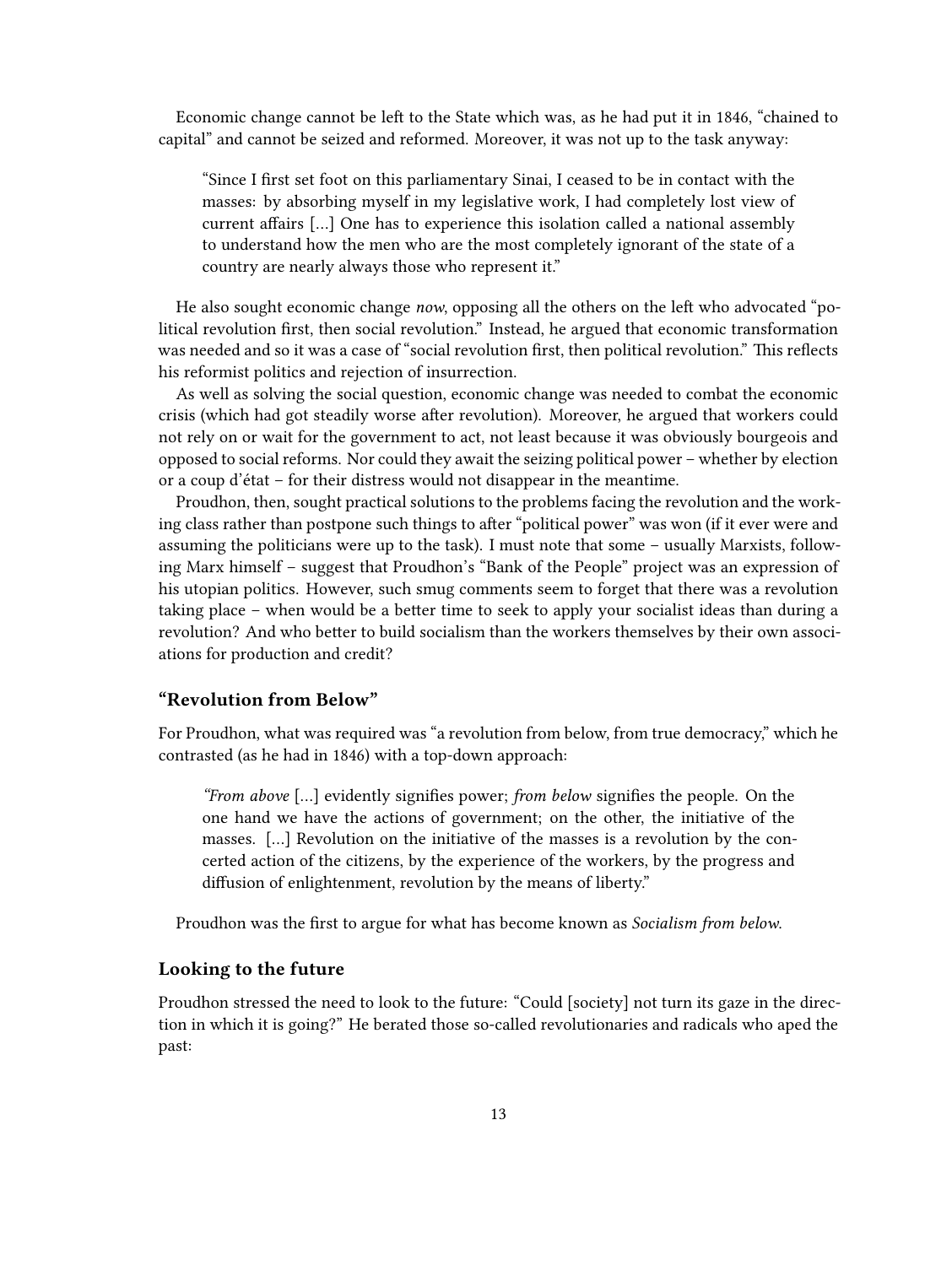"what is this queer preoccupation which, in time of revolution, bedazzles the most steadfast minds, and, when their burning aspirations carry them forward into the future, has them constantly harking back the past? […] In order to organise the future, a general rule confirmed by experience, the reformers always start out with their gaze fixed upon the past. […] nothing has changed: all we have had is a change of personnel."

In this he was repeating what he had argued in 1846's *System of Economic Contradictions,* where he had attacked those utopians who created visions of a perfect society rather than analyse the society around them and identify those developments and tendencies which point beyond capitalism.

#### <span id="page-13-0"></span>**"That a new society be founded in the heart of the old society"**

Like all anarchists, Proudhon was not naïve enough to believe that socialism could be achieved overnight. Rather than postulate ideal visions against the grim reality of capitalism, he advocated organs of dual-power as a means to challenge both state and capital. As he put it in 1848:

"I propose […] a body representative of the proletariat be formed in Paris, *imperium in imperio* [a state within the state]*,* in opposition to the bourgeoisie's representation [...] a new society be founded in the heart of the old society [...] a labour charter be written into the agenda forthwith […] groundwork for republican government be laid down and special powers delegated to the workers' representatives."

This reflected his 1846 call that "an agricultural and industrial combination must be found by means of which power, today the ruler of society, shall become its slave."

Looking back from 1849, he reiterated that the "organisation of popular societies was the pivot of democracy, the cornerstone of republican order […] It would have been necessary to rip the nails and teeth off state power and hand over the government's public force to the citizens […] to prevent the government from taking steps against liberty." This required "assemblies, popular societies, public meeting-rooms, colleges, academies, congresses, electoral committees, etc.; in a word, associations and meetings of all kinds and varieties. […] it is a matter of the organisation of universal suffrage in all its forms, of the very structure of Democracy itself." This was because change had to come from below, from the masses:

"All revolutions have been carried through by the spontaneous action of the people; if occasionally governments have responded to the initiative of the people it was only because they were forced or to do so. Almost always they blocked, repressed, struck."

He recognised that workers had to free themselves for "the government can do nothing for you. But you can do everything for yourselves." Given the nature of the state and its role as guardian of property, there was no alternative.

Likewise, Proudhon argued that key industries should be handed to workers' associations to run, rather than to capitalists or their state. These, combined with associations created by workers themselves, would be examples of what was possible.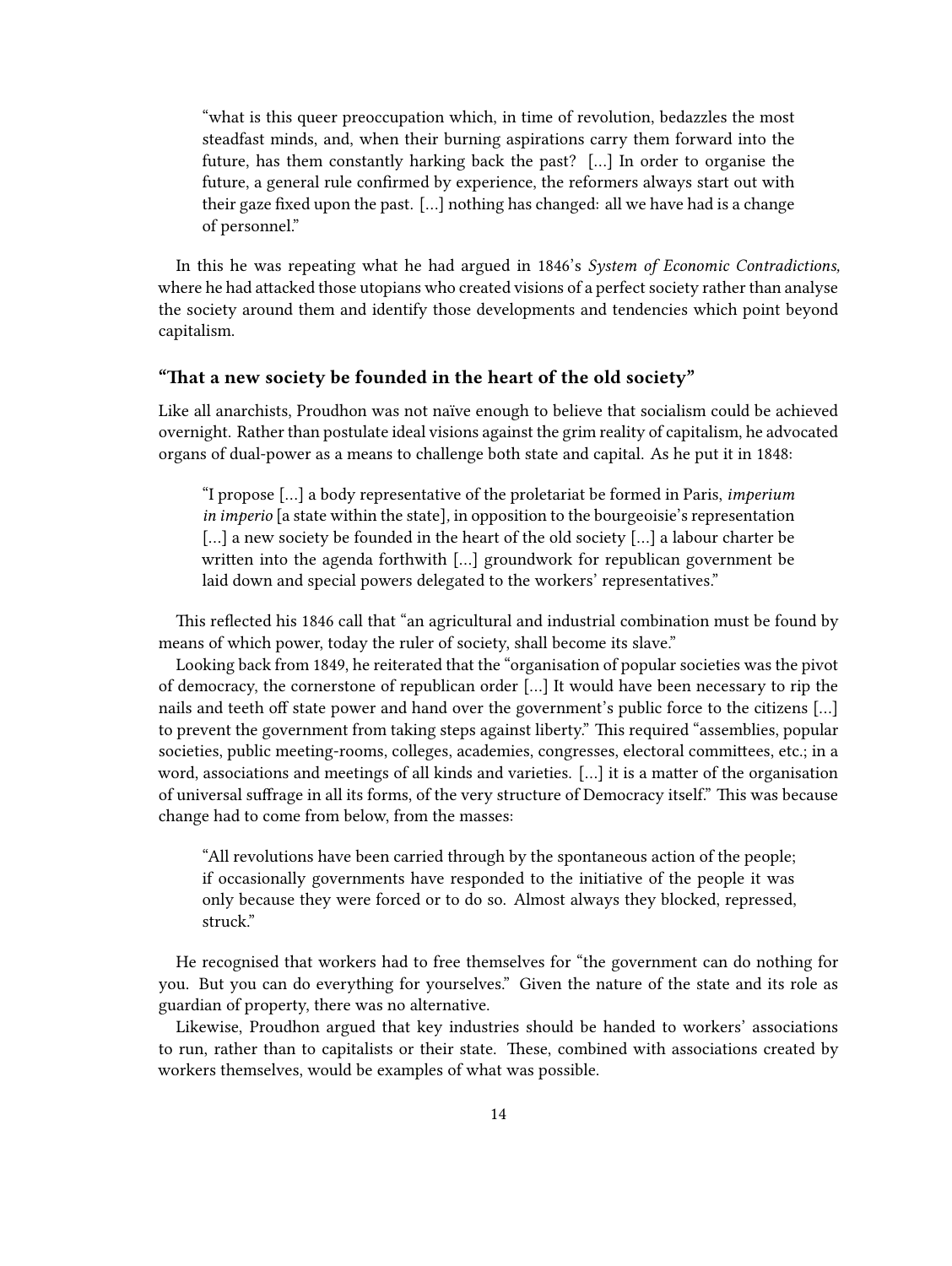Yet while sympathetic to the workers in the Luxembourg Commission and sharing a desire for association to replace wage-labour, he was opposed to its ideas for many reasons. First, the Commission was top-down, with the initiative resting with the State and its experts – its assembly simply gave advice and ratification of decisions made elsewhere. Second, for Blanc it was an "Estates General of Labour" and reflected this by being patriarchal, top-down, centralised and statist. It also included bosses representatives. Ultimately, for Blanc, the state emancipates the workers and the Commission was ideologically committed to the "Organisation of Labour" *by the State* – something Proudhon rightly dismissed as being "still monarchical, still wage-labour." However, Proudhon did work with its members in 1849 to found the short-lived *Bank of the People*

#### <span id="page-14-0"></span>**Anarchism confirmed**

The events of 1848 saw Proudhon become a politician but they also saw him at his most antistatist, in part due to that experience. In 1849 he wrote his commentary on events, *Confessions of a Revolutionary* (revised in 1851). In it he noted that events had confirmed analysis of the State in *System of Economic Contradictions*:

"Power, the instrument of collective might, created in society as a mediator between labour and capital, finds itself inevitably chained to capital and directed against the proletariat. No political reform can solve this contradiction […] The problem before the working classes then is not to conquer but to overcome at the same time power and monopoly, which means creating, out of the people's guts and labour's profundity, a greater authority, a more powerful fact, that surrounds and subjugates capital and the state. Every proposed reform that does not satisfy this condition is simply one more scourge […] which threatens the proletariat."

This, he now noted, was a "prophecy of the events that we have seen take place in 1848 and 1849. It is by stubbornly wanting revolution through power and social reform through political reform that the February revolution was postponed." His conclusions were the same, anti-statism was reaffirmed:

"The idea of a sovereign power […] is none other than the very principle of despotism [...] it is the hierarchical concentration of all the political and social faculties in one and indivisible function, which is the government"

However, he also reiterated that anarchism is not just anti-state. So while the "idea of a sovereign power […] is none other than the very principle of despotism […] it is the hierarchical concentration of all the political and social faculties in one and indivisible function," he also stressed that "I deny all kinds of proprietary domain. I deny it, precisely because I believe in an order wherein the instruments of labour will cease to be appropriated and instead become shared." Anti-Capitalism was reaffirmed, and so "under universal association, ownership of the land and of the instruments of labour is *social* ownership […] handed over to democratically organised workers' associations […] woven into the common cloth of the democratic and social Republic." The common theme was an anti-hierarchical perspective, for "the Revolution in 1848 struck authority. Authority is Church, State, Capital."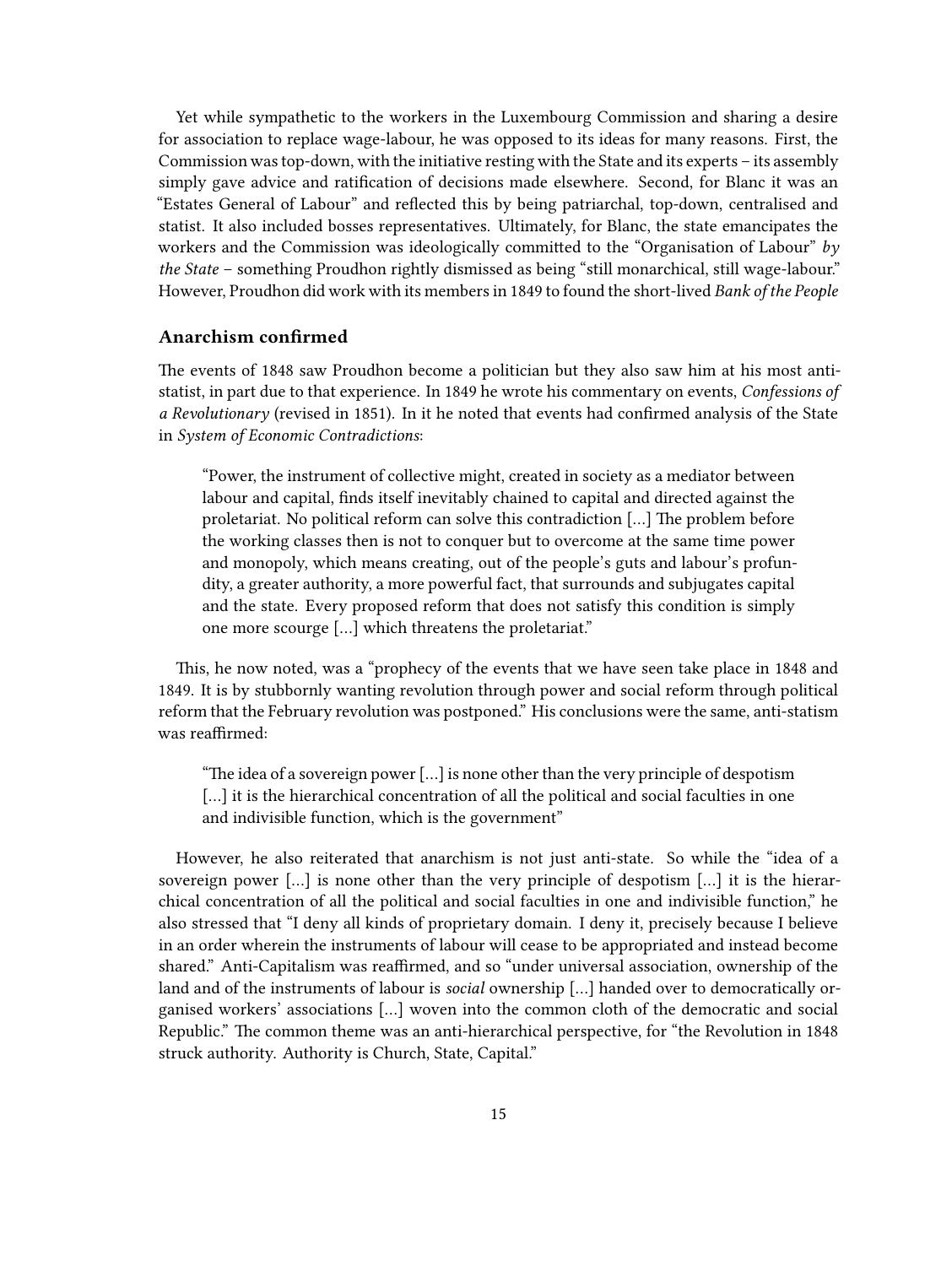Thus, as he summarised in 1851, "socialism is […] the extinction of poverty, the abolition of capitalism and wage labour, the transformation of property, governmental decentralisation, the organisation of universal suffrage, the effective and direct sovereignty of workers, the balance of economic forces, the substitution of the contractual regime for the legal regime."

### <span id="page-15-0"></span>**Marx**

Karl Marx was a commentator on French events and a participant in Germany, although at the time Proudhon was far more important and well-known.

The German March Revolution raised much the same demands as the French February one, namely a Republic along with basic liberties. In addition, faced with a confederation of 39 independent states, German national unity was often raised.

#### <span id="page-15-1"></span>**Communist League**

First, though, I need to present some ideological context. Marx and Engels had joined what was to become the *Communist League* in 1847 and tasked with writing its manifesto. The *Communist Manifesto* was published in German just before the uprising Paris, although it obviously had no impact on any of the revolts which subsequently erupted.

The Manifesto did predict an imminent bourgeois revolution in Germany, but then added this would be but a "*prelude to an immediately following proletarian revolution.*" Yet it is important to note that outside of Britain, the proletariat was *not* the majority of the working population and industry was *not* wide-scale. Rather, the working class in Germany (as in France) was predominantly peasants and artisans (and would be for many decades afterwards). These classes, according to the *Manifesto*, "fight against the bourgeoisie, to save from extinction their existence as fractions of the middle class. They are therefore not revolutionary, but conservative. Nay more, they are reactionary, for they try to roll back the wheel of history." This lack of a proletariat would impact significantly on Marx's activities during the revolution.

As noted, the *Manifesto* had no influence on the revolution yet it did have a negative impact on all subsequent revolutions thanks to its famous ten points – such as the nationalisation of means of production and the creation of "industrial armies" – which helped equate (the early stages of) socialism with state-capitalism and subsequent revolutionary movements, with its call for "winning the battle of democracy" which encouraged the socialist and labour movements into electioneering.

With the outbreak of revolution and the *Communist League* immediate issued a list of demands: "The whole of Germany shall be declared a united, indivisible republic"; "In future armies shall at the same time be workers' armies […] these shall be a means of organising work"; "All baronial and other feudal estates, all mines, pits etc. shall be converted into state property. […] All private banks will be replaced by a state bank […] All means of transport […] shall be taken in hand by the state. They shall be converted into state property"; "In the remuneration of all civil servants there shall be no difference"; "Establishment of national workshops. The state shall guarantee the livelihood of all workers and provide for those unable to work."

The links of Louis Blanc's ideas are obvious, as noted by Bakunin later in *Statism and Anarchy*, and they reflected and clarified the *Communist Manifesto*, as shown when Engels in 1885 opined that "many a one can still learn something from it even today." Yet these demands were statist,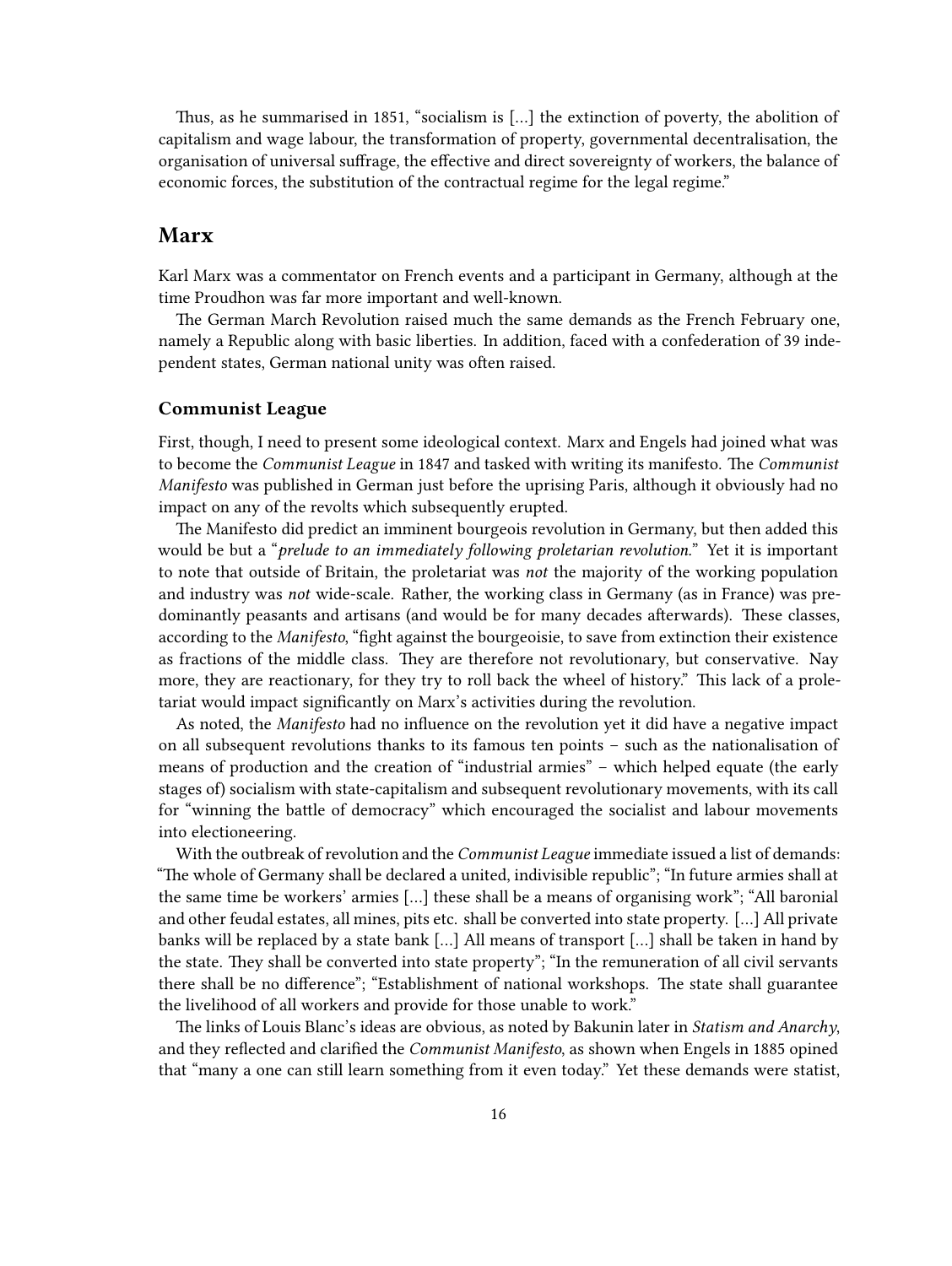reformist and completely compatible with capitalism – at best, it laid the basis of State-capitalism. Still, while having no impact in 1848, the *Manifesto* and the *League*'s demands did present a guide which led the Russian Revolution into a dead-end and skewed socialism towards socialdemocracy. However, to return to 1848…

#### <span id="page-16-0"></span>**Neue Rheinische Zeitung**

Marx and Engels returned to Germany after the March Revolution and started the *Neue Rheinische Zeitung* (*New Rhenish Newspaper*) in June, with a circulation of 3–6,000 (a fraction of Proudhon's journals). Significantly, its editorial line rejected the position set out in the *Communist Manifesto* and hid their colours, subordinating the proletariat to the "democratic bourgeois" with a political program with two main points, "a single, indivisible, democratic German republic, and War with Russia, including the restoration of Poland" as Engels recalled in 1884. In short, Marx embraced a stages approach to the revolution and decided that proletarian revolution had to wait in favour of supporting the bourgeoisie and its demands.

Having decided upon a united cross-class front, Marx and Engels urged suppression of the *Communist Manifesto* and the *Communist League*'s demands. All this, unsurprisingly, came into conflict with the radical artisans in the *Communist League*, so Marx simply disbanded it using his "discretionary powers." As well as advocating bourgeois demands, there is some interesting material in *Neue Rheinische Zeitung* such as stock market reports, war with Demark ("the first *revolutionary war* waged by Germany," the "right of civilisation as against barbarism, of progress as against stability") along with Engels' comments on "unhistoric" peoples (including the hope for a war which will "wipe out all these petty hidebound nations, down to their very names" and "will result in the disappearance from the face of the earth not only of reactionary classes and dynasties, but also of entire reactionary peoples. And that, too, is a step forward"), casual racism (against Slavs mostly, but also finding time to note "that magnificent California was snatched from the lazy Mexicans, who did not know what to do with it" by "the energetic Yankees"), and best not to mention the anti-Semitic articles published…

As even Marxist Roman Rosdolsky had to admit that Engels' position was based on a "strange division by nation, instead of social class." Also, it is amazing how "historical" facts and the needs of the revolution happened to coincide with needs and aims of German nationalism…

Even these moderate bourgeois demands prove too radical for the Prussian government, who order Marx to leave the country. In exile, he re-joins the *Communist League* which had reformed in 1849, but he quickly came into conflict, again, with radicals artisans within it. His famous March 1850 address is a compromise which reflected this conflict for while it still had a "stages" perspective it also mentioned actual workers activity. Yet this was hardly new, given that it echoes Proudhon's 1848 call to form workers committees:

"Alongside the new official governments they must simultaneously establish their own revolutionary workers' governments, either in the form of local executive committees and councils or through workers' clubs or committees, so that the bourgeoisdemocratic governments not only immediately lost the support of the workers but find themselves from the very beginning supervised and threatened by authorities behind which stand the whole mass of the workers."

However, unlike Proudhon Marx placed this within a Jacobin context: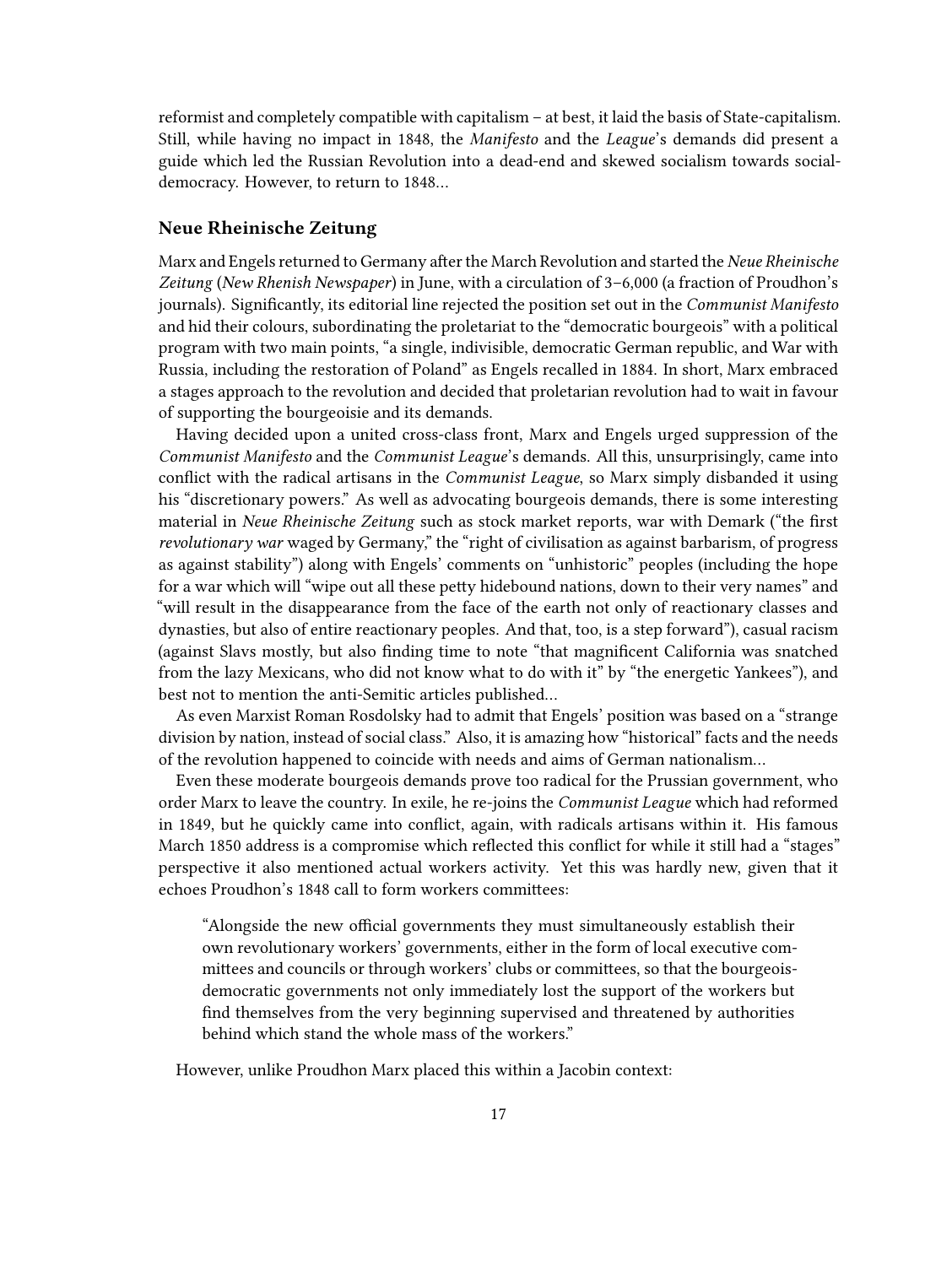"the workers must not only strive for one and indivisible German republic, but also [...] for the most decisive centralization of power in the hands of the state authority. They should not let themselves be led astray by empty democratic talk about the freedom of the municipalities, self-government, etc. […] revolutionary activity […] can only be developed with full efficiency from a central point. […] As in France in 1793, it is the task of the genuinely revolutionary party in Germany to carry through the strictest centralisation."

Sadly, Marx did not explain how universal suffrage in a one and indivisible republic in a predominantly peasant country helps the proletariat (or radical artisans) achieve their goals. Nor did he wonder, given recent French experience, whether all this would achieve being the empowerment of the bourgeoisie and its forces of repression… against the working class. Significantly, Engels admitted in 1885 that "this passage is based on a misunderstanding" and was historically inaccurate – strangely, this admission has had no effect on Marxist prejudices in favour of centralisation!

Shortly afterwards, Marx again rejects this position and argues proletarian revolution is not possible any time soon and attacks the radical artisans in the *League*:

"Whilst we tell the workers that they must go through fifteen, twenty, perhaps even fifty years of war and civil war, not only in order to alter existing conditions, but even to make themselves fit to take over political power, you tell them, on the contrary, that they must seize political power at once or abandon all hope. Whilst we point out how undeveloped the German proletariat still is, you flatter the nationalism and the craft prejudices of the German artisan in the crudest fashion, and that is naturally more popular."

Strangely, while often quoting this passage Leninists do not explain why only two years of civil war had the opposite effect in Russia…

Tiring of debating with the radical artisan opposition, Marx disbands the *Communist League*, again, and decides to concentrate on writing, primarily *Capital*, while waiting for the march of history to make a proletarian revolution more likely.

#### <span id="page-17-0"></span>**Looking back…**

While in exile Marx wrote two works on the February Revolution. The first, *The Class Struggles in France, 1848 to 1850* consisted of articles written in 1850 for the new monthly *Neue Rheinische Zeitung: Politsch-ökonomische Revue* (this is also notable for Engels' 1895 introduction on use of the ballot-box as socialism's most effective weapon). The second is 1852's *Eighteenth Brumaire of Louis-Napoleon*. This is by far the most influential of the two, with (for example) Murray Bookchin quoting the following passage in *Listen, Marxist!*:

*"*The tradition of all dead generations weighs like a nightmare on the brains of the living. And just as they seem to be occupied with revolutionizing themselves and things, creating something that did not exist before, precisely in such epochs of revolutionary crisis they anxiously conjure up the spirits of the past to their service, borrowing from them names, battle slogans, and costumes in order to present this new scene in world history in time-honoured disguise and borrowed language."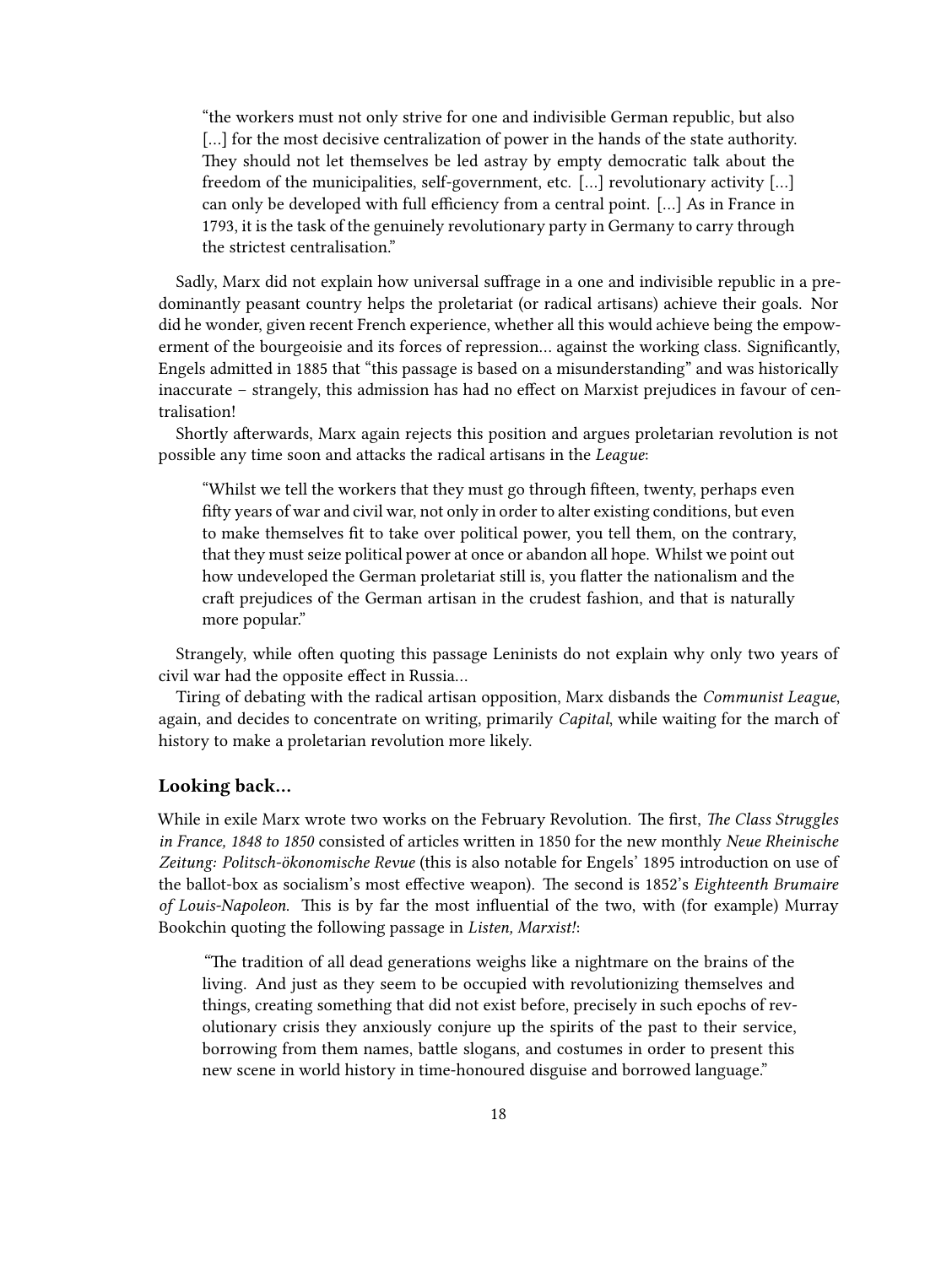It would be churlish, but sadly necessary, to note that this simply echoes Proudhon's comments from 1849. And talking of Proudhon, Marx also dismisses French workers attempts to improve their situation directly:

"In part it [the proletariat] throws itself into doctrinaire experiments, exchange banks and workers' associations, hence into a movement in which it renounces the revolutionising of the old world by means of the latter's own great, combined resources, and seeks, rather, to achieve its salvation behind society's back, in private fashion, within its limited conditions of existence, and hence necessarily suffers shipwreck."

So the focus must be on political struggles for state power, rather than economic self-activity to mitigate the economic problems facing the working class. Needless to say, future social democrats used such words to argue that workers wait until a future election returns a socialist government. And best not mention how Lenin was so focused on seizing power in 1917 that he ignored its likely impact on the economy – the "conditions of existence" of the workers. Luckily, the factory committees – "behind society's back" within the workplace – kept the economy going, until the Bolshevik leadership marginalised the committees in favour of nationalisation as argued for in the *Communist Manifesto*. Sadly, this creation of state-capitalism coincided with a deepening of the economic crisis.

However, returning to 1848 we see that in 1850 developments were in line with ideology. The State was run by the bourgeoisie and was used to crush the workers. Interestingly, as often the case, *The Class Struggles in France* can be selectively quoted for both Social Democracy and Leninism. For the former, we have:

"The comprehensive contradiction of this constitution, however, consists in the following: The classes whose social slavery the constitution is to perpetuate – proletariat, peasantry, petty bourgeoisie – it puts in possession of political power through universal suffrage. And from the class whose old social power it sanctions, the bourgeoisie, it withdraws the political guarantees of this power. It forces the political rule of the bourgeoisie into democratic conditions, which at every moment help the hostile classes to victory and jeopardise the very foundations of bourgeois society."

For the latter, we have:

"But the clubs – these were the gathering points, the conspiratorial seats of the revolutionary proletariat. The National Assembly had itself forbidden the coalition of the workers against its bourgeois. And the clubs – what were they but a coalition of the whole working class against the whole bourgeois class, the formation of a workers' state against the bourgeois state? Were they not just so many constituent assemblies of the proletariat and just so many military detachments of revolt in fighting trim – what the constitution was to constitute above all else was the rule of the bourgeoisie."

That the latter does not contradict the former goes without saying, as does the awkward fact the praise for clubs simple echoes Proudhon's comments from two years previously.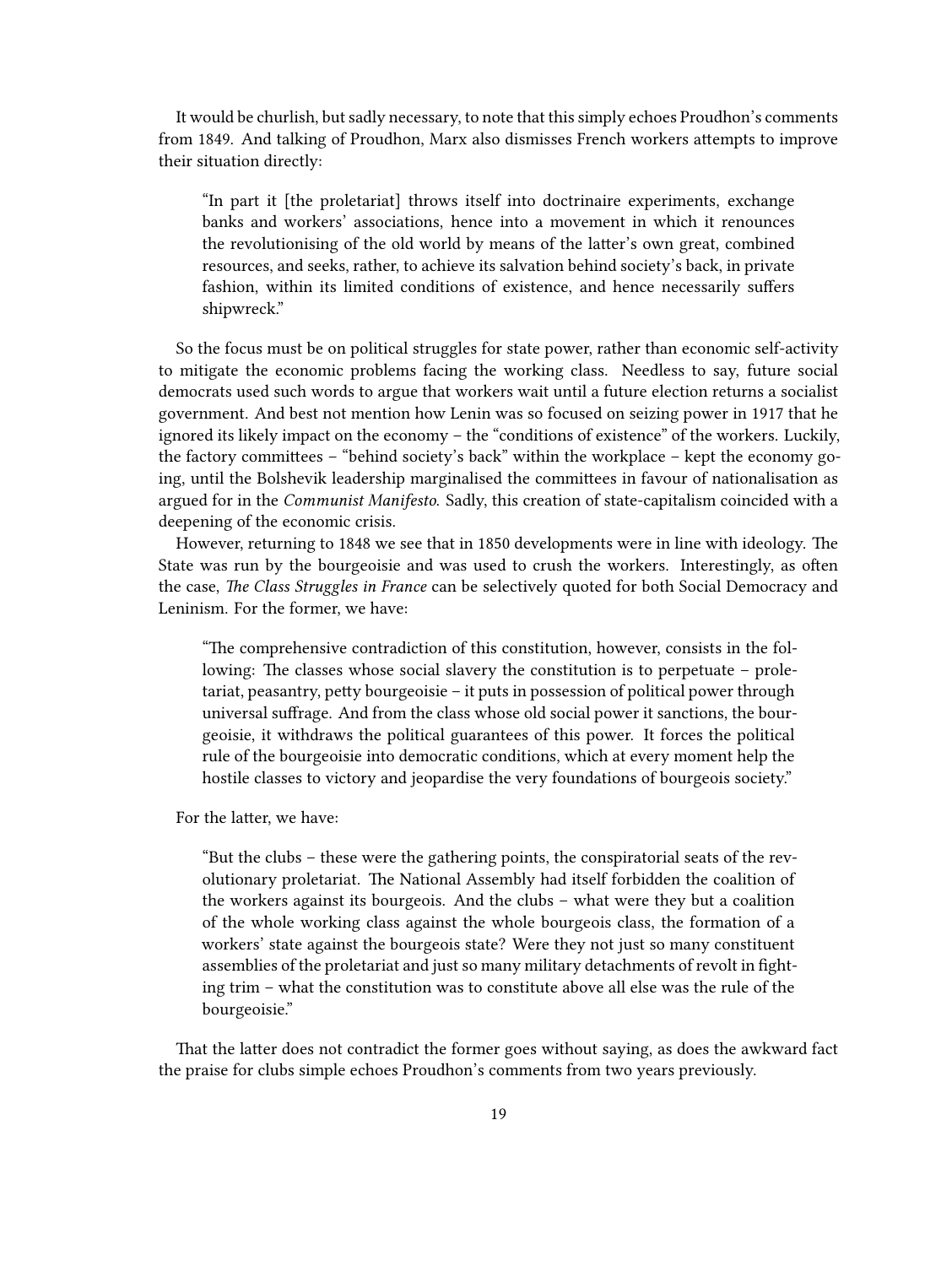Still, 2 December 1851 causes Marx some issues for, according to his ideology, this should never have happened. So, for example, in *The German Ideology*, he and Engels had confidently asserted that the "independence of the State is only found nowadays in those countries where the estates have not yet completely developed into classes." The *Communist Manifesto*, likewise, argued that political power "is merely the organised power of one class for oppressing another" and that the "executive of the modern state is nothing but a committee for managing the common affairs of the whole bourgeoisie."

Yet in 1852 the *Eighteenth Brumaire of Louis-Napoleon* argues that "parliament… made the law of the ruling class its general will" and so Bonaparte's coup saw the "passing of the parliamentary regime and of bourgeois rule." Indeed, "the industrial bourgeoisie applauds with servile bravos the coup d'état of December 2, the annihilation of parliament, the downfall of its own rule, the dictatorship of Bonaparte." It is "the final and complete collapse of the rule of the bourgeoisie […] overthrow of the bourgeoisie," for the "French bourgeoisie […] had brought the *lumpenproletariat* to domination." In short, "the executive authority has made itself an independent power."

The confidence of previous years is undermined by the rise of an "independent power." Yet Marx does not leave it at that, for "Bonaparte represents a class, and the most numerous class of French society at that, the *small-holding peasants*." Acknowledging the peasant revolts which Bonaparte crushed, Marx adds that he "represents not the revolutionary, but the conservative peasant"!

With sufficient time, I am sure that a more coherent narrative could be built from these somewhat contradictory comments – and, indeed, Marxists have, with varying degrees of success – that the regime saw the end of bourgeois rule, represented (part of) the peasantry, ensured the domination of lumpenproletariat… and is independent.

Yet the bourgeoisie did manage well enough under Bonaparte, with both Proudhon and Bakunin noting the regime's bourgeois support. Would it not be easier to argue that, as in Germany, the bourgeoisie sided with monarchical forces against the working class? That the bourgeoisie simply failed to play the role Marx assumed it would?

Still, Marx's analysis of events are of interest simply because they undermine his own ideology and theory of the state. For they suggest that the state is can be an independent power and so not just an instrument of class rule:

"But under the absolute monarchy, during the first Revolution, and under Napoleon the bureaucracy was only the means of preparing the class rule of the bourgeoisie. Under the Restoration, under Louis Philippe, under the parliamentary republic, it was the instrument of the ruling class, however much it strove for power of its own."

Hence Marx's conclusion that "all revolutions perfected this machine instead of smashing it." Sadly, he does not ponder what would happen when empowering a so-called proletarian state even more centralised and indivisible than previous regimes – compare France's half-a-million bureaucrats in 1848 to Lenin's five million!

Interestingly, Engels in 1884 reiterated that the state *"*is, as a rule, the state of the most powerful, economically dominant class which, through the medium of the state, becomes the politically dominant class […] By way of exception, however, periods occur in which the warring classes balance each other, so nearly that the state power, as ostensible mediator, acquires, for the moment, a certain degree of independence of both." He listed the "absolute monarchy of the seventeenth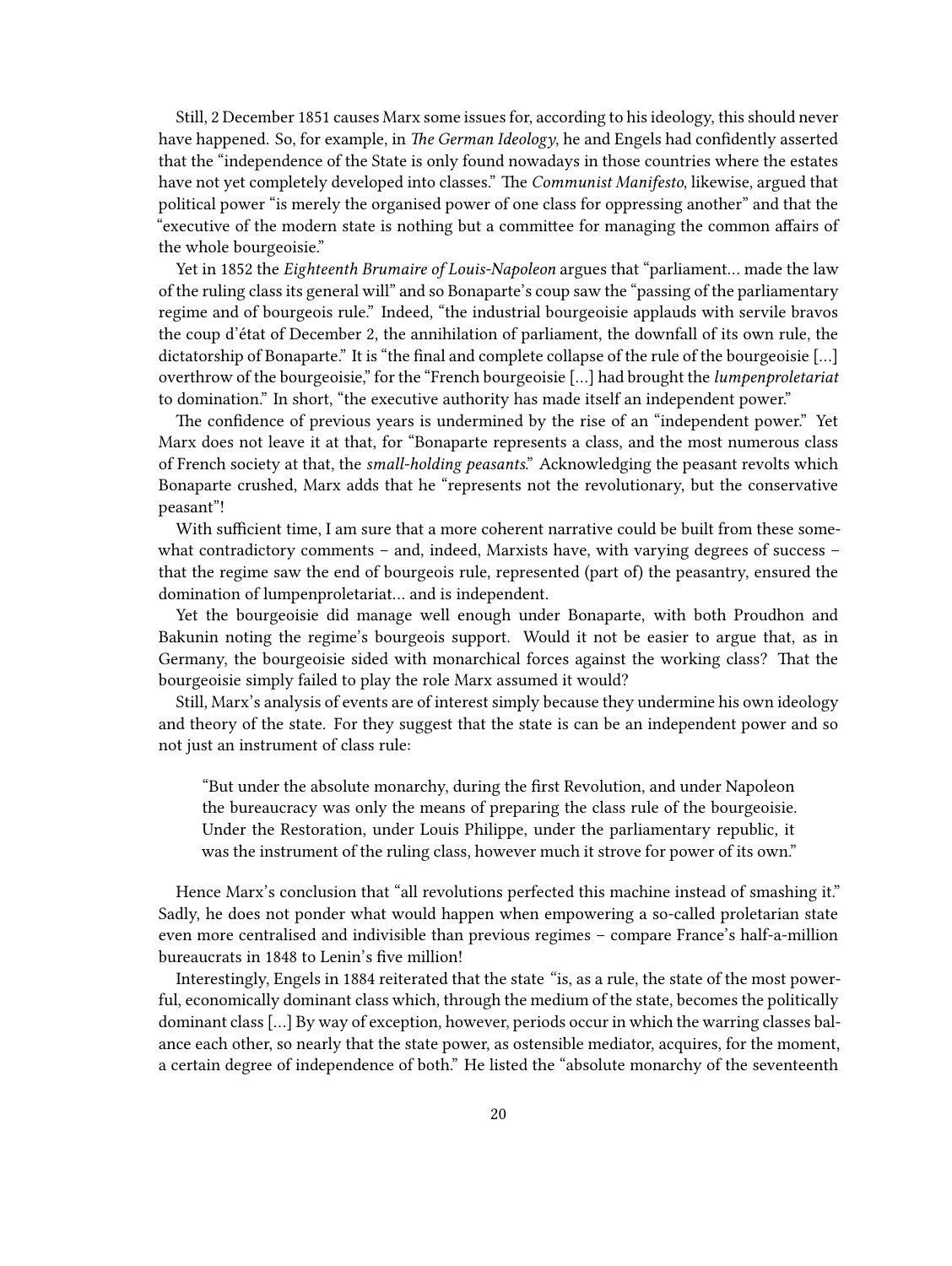and eighteenth centuries," which held the balance between the nobility and the bourgeoisie, and "the Bonapartism of the First, and still more of the Second French Empire," which held the balance between bourgeoisie and proletariat. In fact:

"In France, where the bourgeoisie as such, as a class in its entirety, held power for only two years, 1849 and 1850, under the republic, it was able to continue its social existence only by abdicating its political power to Louis Bonaparte and the army."

So "by way of exception" accounted for over 250 years, bar a two year period! This is hardly an evidence based theory of the state. Equally, it would be churlish to note that Bonapartism *crushed* the workers organisations and so the notion of a "balance" makes as little sense as Trotsky's description of Stalinism as a form of "Bonapartism," as reflecting some kind of balance between workers and peasants when both had long been under the cosh of the Bolshevik state machine.

Still, in spite of all this, Marx could proclaim in 1852 that "universal suffrage is the equivalent for political power for the working class of England."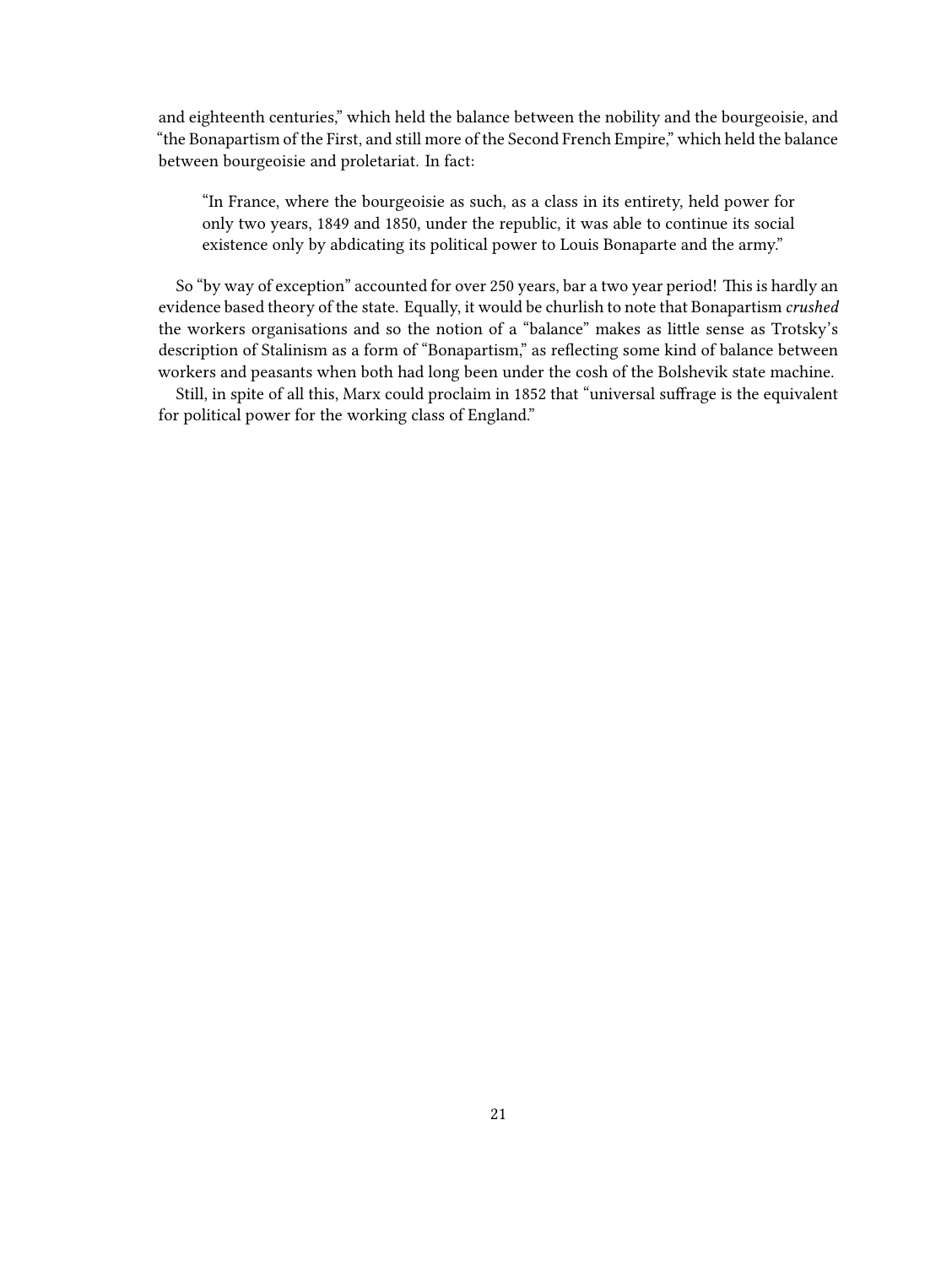## <span id="page-21-0"></span>**Libertarian Lessons Learnt**

This talk was subtitled "an Anarchist Perspective" and it would be remiss of me not to discuss what lessons were learnt by libertarians from it. As I cannot cover all anarchists, I will focus on Bakunin and Kropotkin.

First, it must be restated that Proudhon was a reformist, while modern anarchism is revolutionary. However, the latter was built upon the foundations laid by Proudhon's analysis of capitalism and the State, as well as his experiences and conclusions from 1848. These can be grouped into two main ones, that economic transformation is the key to a successful revolution and Jacobin memories are unreliable and no guide to social transformation.

Second, as Marx's under developed comments on Bonapartism suggest, anarchist opposition to the state is sensible for it represents a power in and of itself, regardless of its current role as defender of the bourgeois. Creating a new, even more, centralised structure would not be wise – a new form of social organisation is needed when capitalism ends.

### <span id="page-21-1"></span>**Bakunin**

Michael Bakunin actually took part in the 1848 revolution and was on numerous barricades in numerous states. However, he did so as a democratic-federalist Pan-Slavist rather as an anarchist. Yet he was aware of Proudhon's work and recognised need for popular (social) demands for any Slav revolt to succeed: "With the landlords' programme you will not rouse a single peasant."

Captured after the defeat of the revolution, he was condemned to death by the government of Saxony. This was commuted to life imprisonment to allow extradition to Austria (June 1850) and then to Russia (May 1851). There he was entombed in the Peter and Paul Fortress for three years, then the castle of Shlisselburg for another four. His conditions were horrific, being in solitary confinement and chained to a wall for part of it. He also suffered from scurvy and his teeth fell out. He was finally exiled to Siberia, before escaping Tzarist Russia in 1861.

It was in exile during the 1860s that he became a Revolutionary Anarchist, joining the First International in the latter part of that decade. During this period he summarised what he considered necessary for a successful revolution. From his experiences of street-fighting in the Revolutions of 1848, he saw the need for "a federation of standing barricades and a Revolutionary Communal Council will operate on the basis of one or two delegates from each barricade […] invested with binding mandates and accountable and revocable at all times." Also, mere political change was not enough and so there had to be the expropriation of capital, and so "workers' associations would then take possession of all the tools of production as well as all buildings and capital." Seeing how fear of a radical Paris was used to rouse rural fears against the revolution, he rejected the predominant position of Paris which marked so much of French revolutionary politics. Instead, he argued the need for a "declaration by the capital city, rebellious and organised as a commune, to the effect that […] it therefore renounces the right, or rather any claim,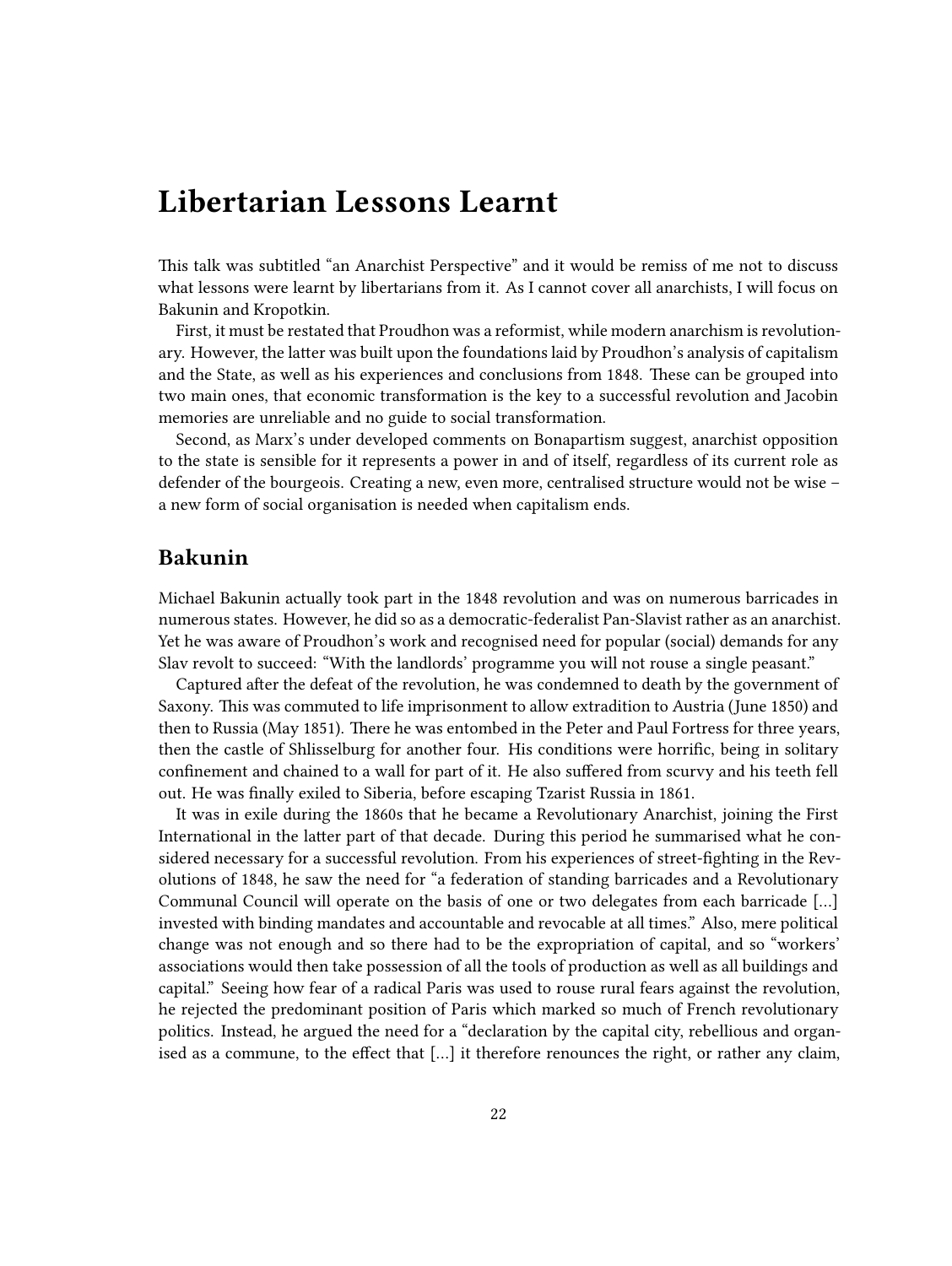to govern the provinces." This would be a first step towards the federation needed to defend the revolt:

"all the provinces, communes, and associations to […] delegate their deputies, likewise invested with imperative, responsible, and revocable mandates, to a set meeting place, for the purpose of constituting the federation of associations, communes, and provinces which have rebelled […] and in order to organise a revolutionary force capable of overcoming the reaction."

Bakunin also recognised that need for pre-organisation, for spontaneity was not enough. Thus the pressing need for both the organisation of revolutionaries and the organisation of working classes. As regards the latter, he advocated what would later be termed syndicalism by noting that "unions create that conscious power without which no victory is possible" while strikes "create, organise, and form a workers' army, an army which is bound to break down the power of the bourgeoisie and the State, and lay the ground for a new world."

### <span id="page-22-0"></span>**Kropotkin**

Peter Kropotkin not write much on 1848, usually mentioning it in passing. An exception can be found in an article penned for *Freedom* in 1898, entitled "1848–1871" (included in *Direct Struggle against Capital*). Given the similarity in their politics – both being revolutionary anarchists – his analysis unsurprisingly echoes Bakunin. However, he shares much with Proudhon, such as lamenting the fixation with the past of so many radicals at the time:

"The worship of the Convention of 1793, and the Jacobin Club […] in reality they were obstacles to whatever really had been achieved in the economic field by the French peasants and workers ― the worship of what they described as the *dictature of the people* but what was really a dictature of the few against the people"

He echoed Proudhon's own account of his time in Parliament and urged radicals to remain within the people and build socialism directly:

"Isolated as they were from the masses, which alone would have given the inspiration for a revolutionary change in the ways and means of production, they soon were driven to simply organise relief works."

This was because the "social revolution is an economic revolution and not a political one; [Proudhon] proved *it must attack the system of property, not the system of elections*." As Bakunin stressed, the need was to forge ahead by force of example rather than seek to impose radical change from the centre: "Why should Paris, Lyon, St. Étienne be kept back in their progress towards Communism by the backward stay of the populations of Brittany and Western France altogether." This meant the "commune, supreme in its entire economical and political life. The commune becoming *all*, after having so long been *nothing*, nothing but a parcel of the State."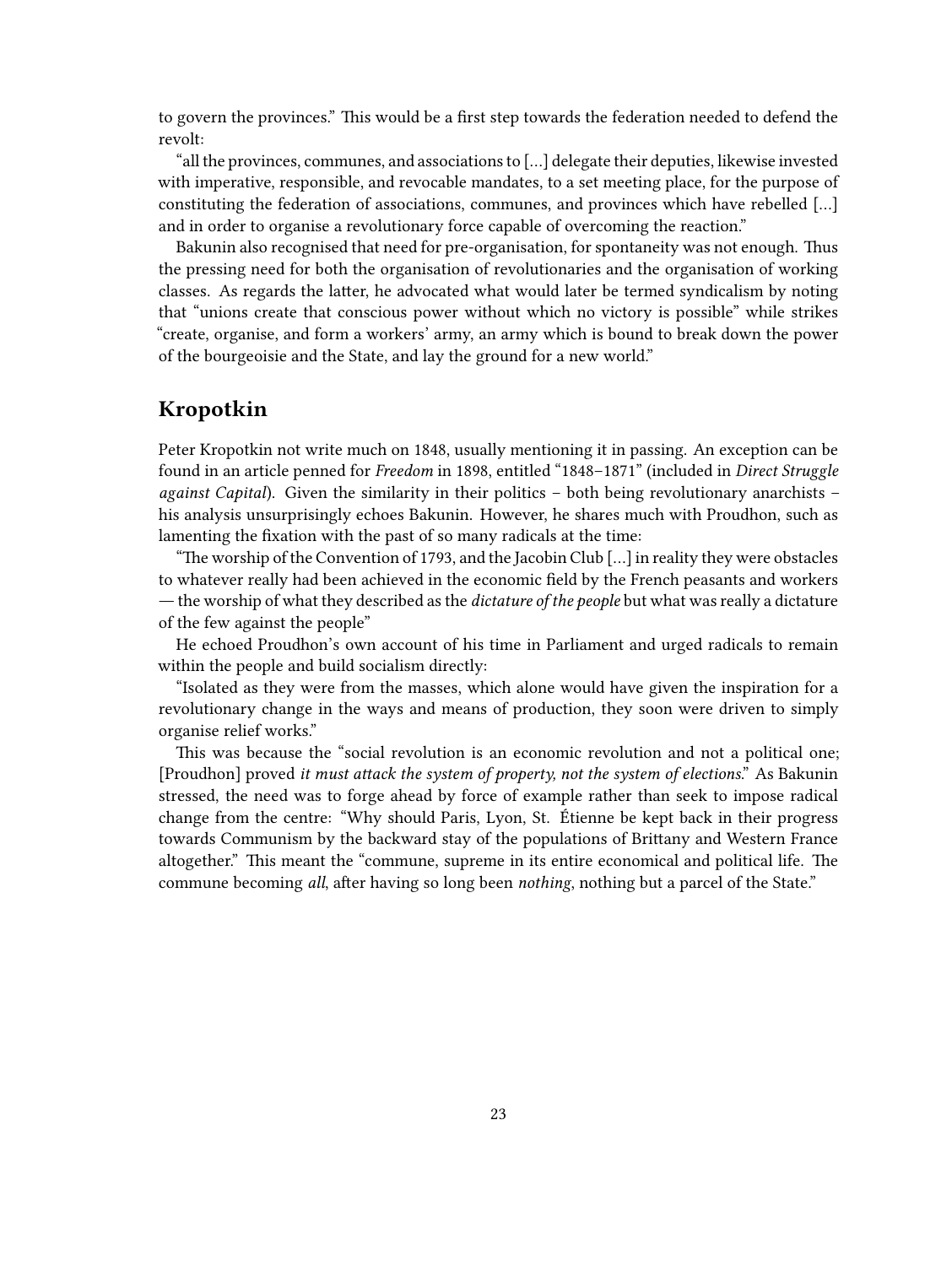# <span id="page-23-0"></span>**Conclusions**

While any new revolutionary situation will be radically different than that facing radicals in 1848, there are some conclusions to be drawn from events 170 years ago. There is little point in looking at history if there is no attempt to learn lessons from it, if only to avoid repeating the mistakes of the past. For libertarians, the question boils down to what forms of popular organisation were developed in the revolt and their potential. As Kropotkin put it in his *The Great French Revolution*:

"To make a revolution it is not, however, enough that there should be such risings – more or less successful. It is necessary that after the risings there should be left something new in the institutions, would permit new forms of life to be elaborated and established."

So what forms of self-management appeared in 1848?

First of note are the *Clubs* which, although neighbourhood based, where organised by political interest. There was also a "club of clubs." These were, however, potentially a form of community self-organisation, with Proudhon suggesting as early as 28 April 1848 that these be a popular forum discussing the issues facing the revolution and practical measures on how to solve them along with the social question. Sadly, given their origins the clubs focused on political issues, usually election orientated, and so ignored wider social issues (for example, the pressing issue of high rents for working class people was not raised).

Second are the *Corporations* (the name is the French equivalent of guild, so trade associations) which participated in marches under their own banners. They were also the electoral bodies for Luxembourg Commission and involved in strikes and trade regulations. So they combined various functions as trade based organisations, including creating productive associations (cooperatives). These had greater potential as they saw themselves as active participations in both trade disputes and in building a co-operative alternative to capitalism

So popular organisations existed, both community and economic, which were embryos of a socialist alternative, as Proudhon recognised. Sadly, both were fatally undermined by their own politics. Both were infused with the Jacobin tradition, even if modified by the likes of Louis Blanc to address the social question. Few recognised that, to quote Kropotkin from *Modern Science and Anarchy*, that "the Jacobin club was *the bulwark of the bourgeoisie coming to power against the egalitarian tendencies of the people* […] the *Jacobin State* […] had been designed from the viewpoint of the bourgeois, in direct opposition to […] the people."

Thus the social revolution of 1848 drew its ideas, its imagery, its tactics from a bourgeois revolution, bourgeois politics, bourgeois vision, and a bourgeois structure. They aimed at the "one and indivisible republic" and so strengthening the *bourgeois* state and pushed the focus of activity to the centre, to politicians. They proclaimed the need for universal suffrage within this republic, so enchaining the militant minority to the many. This meant they could not defend – never mind extend – the gains of the revolution for the conservatives could point to the radicals own politics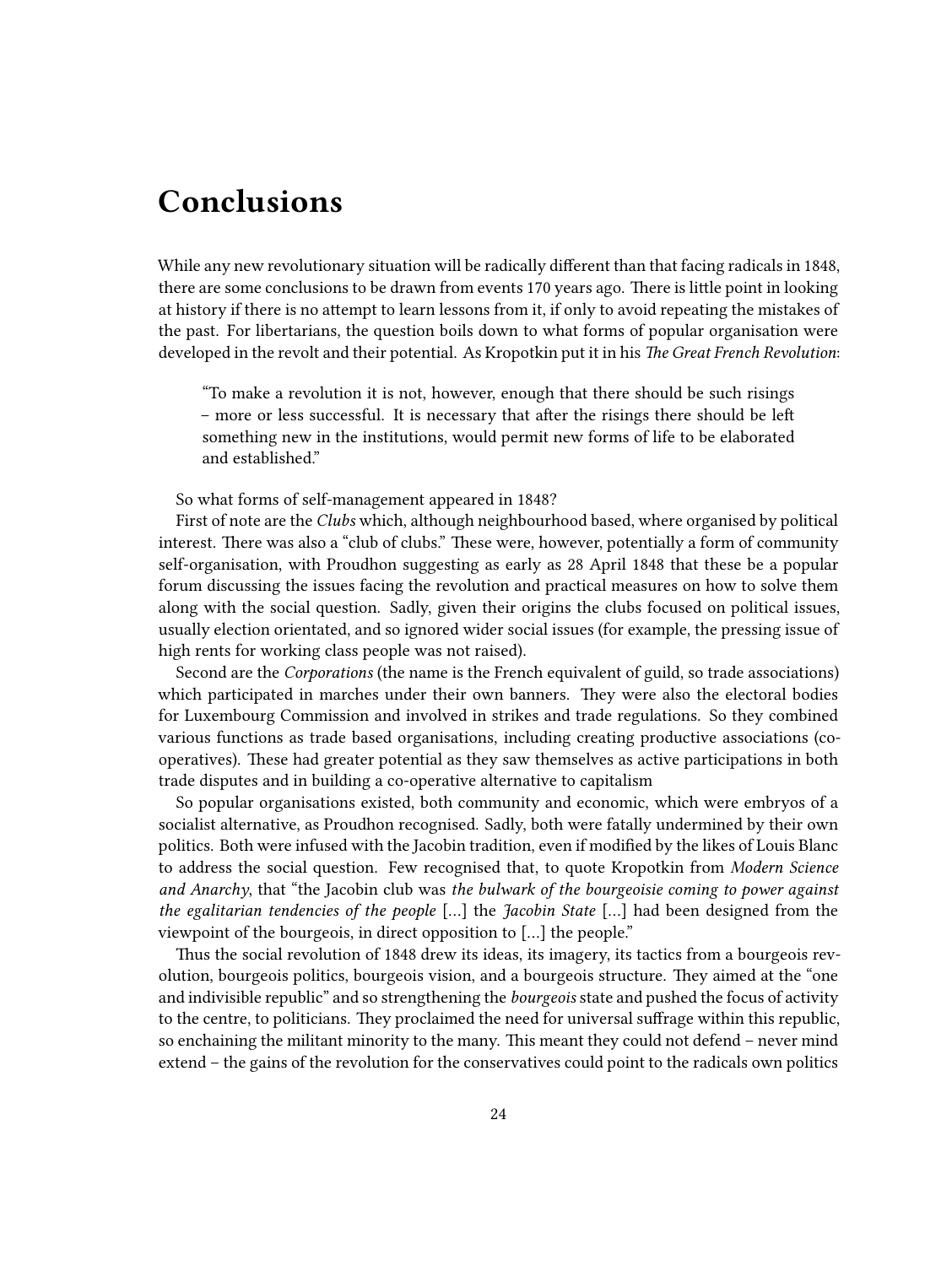and proclaim they, not the radicals, embodied the voice of the people (which Rousseau had so casually equated to the voice of god). Likewise, the radicals viewed the (bourgeois) State as the means of achieving the "Organisation of Labour," so resulting in an expectation that change was top-down, that the initiative was from above, not below. Then there was the notion that political reform came first, then social reform. This not only did nothing to help the economic crisis, it did not undermine capitalist economic power and simply ensured that change was postponed until a majority across the nation elected the right government, in other words indefinitely.

Few then recognised that a working class revolution needed new visions, new politics, new structures based on our class organisations. Few do so now, with Leninism inheriting the Jacobin mantle and failing to understand the lessons of 1917, never mind those of 1848.

So what is the alternative? As Daniel Guérin summarised in his excellent book *Anarchism*:

"Proudhon, in the midst of the 1848 Revolution, wisely thought that it would have been asking too much of his artisans to go, immediately, all the way to 'anarchy.' In default of this maximum program, he sketched out a minimum libertarian program: progressive reduction in the power of the State, parallel development of the power of the people from below, through what he called clubs, and which the man of the twentieth century would call councils. It seems to be the more or less conscious purpose of many contemporary socialists to seek out such a program."

In other words, the lesson is the need to build organs of working class self-management, to *decentre* society, within the community and within the economy. To rip as many functions as possible from the state and capital and place them into the hands of the people and their social and economic federations. To not wait until after a revolution to build such working class organisations, but to create or get involved in community and workplace organisations now. Indeed, Kropotkin urged for such an approach during the 1905 Russian Revolution. Proudhon put it in 1851:

"The proletariat, gradually dejacobinised, demands its share, not only of direct suffrage in the affairs of society, but of direct action."

That, in a few words, is the lesson of 1848.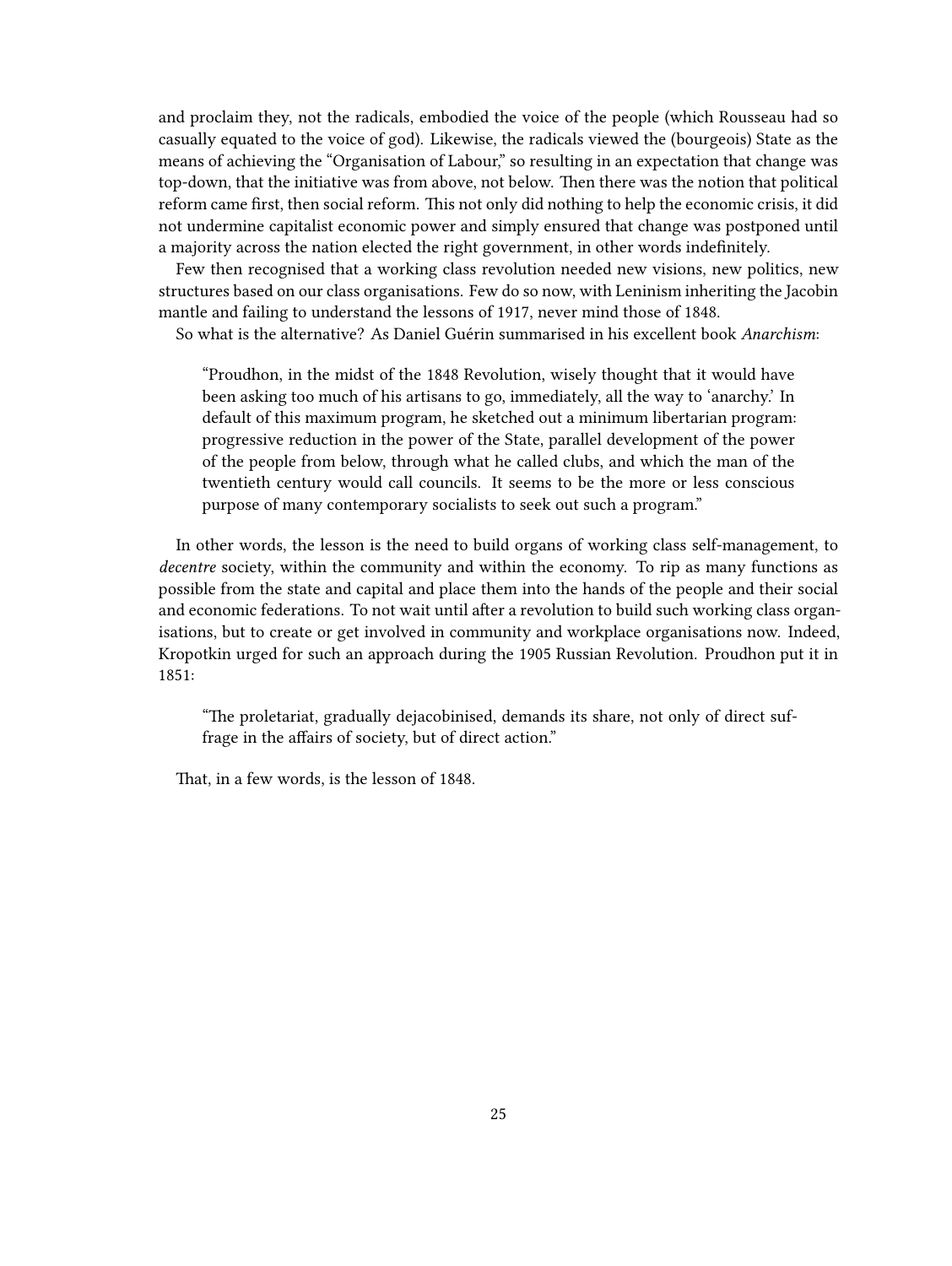# <span id="page-25-0"></span>**Bibliography**

I consulted numerous books when preparing this talk. However, the following are the ones I drew on most. They are in no particular order and I am fully aware that some contradict others (particularly in terms of their accounts of Proudhon's ideas) and so judgement must be used. I must also note Marx and Engels quotes are from the *Marx-Engels Collected Works*, except for *The Eighteenth Brumaire of Louis Bonaparte* for which I used the new translation in Cowling and Martin's *Marx's Eighteenth Brumaire*.

Pierre-Joseph Proudhon, *Property is Theft! A Pierre-Joseph Proudhon Anthology*, Iain McKay (ed.), AK Press, Edinburgh/Oakland/Baltimore, 2011.

Pierre-Joseph Proudhon, *Les Confessions d'un révolutionnaire: pour servir à l'histoire de la révolution de Février*, 3rd edition, Garnier frères, Paris, 1851.

- Peter Kropotkin, *Direct Struggle against Capital: A Peter Kropotkin Anthology*, Iain McKay (ed.), AK Press, Edinburgh/Oakland/Baltimore, 2014.
- Daniel Guérin, *Anarchism: From Theory to Practice*, Monthly Review Press, New York/London, 1970.
- Daniel Guérin (ed.) *No Gods, No Masters: An Anthology of Anarchism*, AK Press, Oakland/Edinburgh, 2005.
- Michael Bakunin, *The Basic Bakunin: Writings 1869–1871*, Robert M. Cutler (trans. and ed.), Promethus Books, Buffalo, N.Y., 1994.
- Murray Bookchin, *The Third Revolution: Popular Movements in the Revolutionary Era*, Volume 2, Cassel, London, 1998.
- Roman Rosdolsky, *Engels and the 'Nonhistoric' Peoples: The National Question in the Revolution of 1848*, *Critique: Journal of Socialist Theory* (1991), No. 18/19
- Alvin W. Gouldner, *Against fragmentation: the origins of Marxism and the sociology of intellectuals*, Oxford University Press, New York/Oxford, 1985.
- Peter Henry Amann, *Revolution and mass democracy: the Paris Club Movement in 1848*, Princeton U.P., 1975.
- Mark Cowling and James Martin (eds.), *Marx's Eighteenth Brumaire: (post)modern interpretations*, Pluto, 2002.
- P.H. Noyes, *Organization and revolution: working class associations in the German revolutions of 1848–1849*, Princeton UP, 1966.

Louis Blanc, *1848: historical revelations*, Fertig, 1971.

William H. Sewell, Jr., *Work and revolution in France: the language of labor from the old regime to 1848*, Cambridge University Press, Cambridge, 1980.

D.C. McKay, *The National Workshops: a study in the French Revolution of 1848*, Harvard U.P., 1965.

George Woodcock (ed.), *A Hundred Years of Revolution: 1848 and After*, Porcupine Press, London, 1948.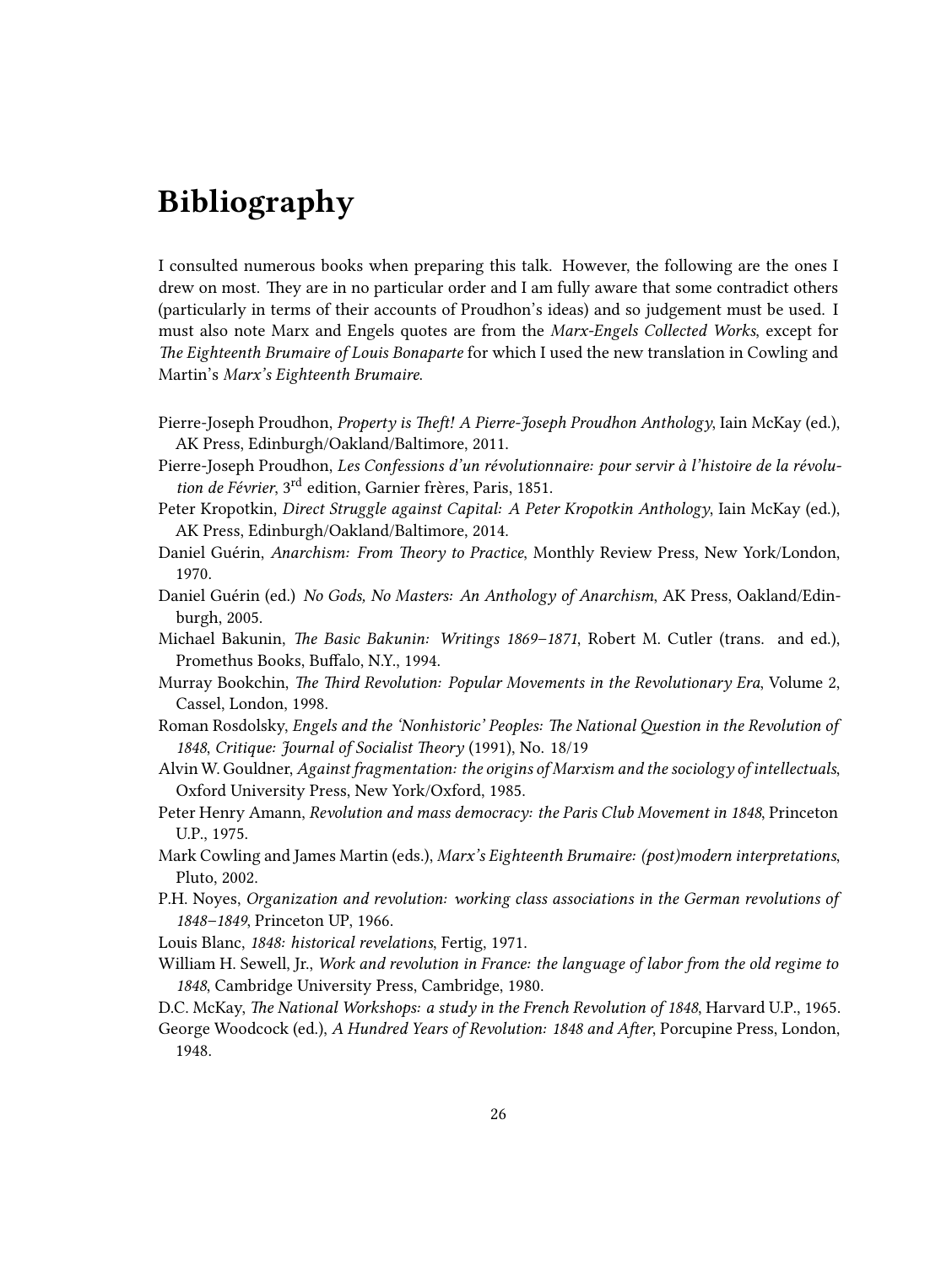- K. Steven Vincent, *Pierre-Joseph Proudhon and the rise of French republican socialism*, Oxford University Press, New York/Oxford, 1984.
- Bernard H. Moss, *The Origins of the French labor movement, 1830–1914: the socialism of skilled workers*, University of California Press, Berkeley/London, 1976.
- J. Hampden Jackson, Marx, *Proudhon and European Socialism*, English Universities Press, London, 1957.
- Robert L. Hoffman, *Revolutionary Justice: The Social and Political Theory of P.J. Proudhon*, University of Illinois Press, Urbana, 1972.
- Pierre-Joseph Proudhon, *The General Idea of the Revolution*, Pluto Press, London, 1989.
- George Woodcock, *Pierre-Joseph Proudhon: A Biography*, Black Rose Books, Montreal/New York, 1987.